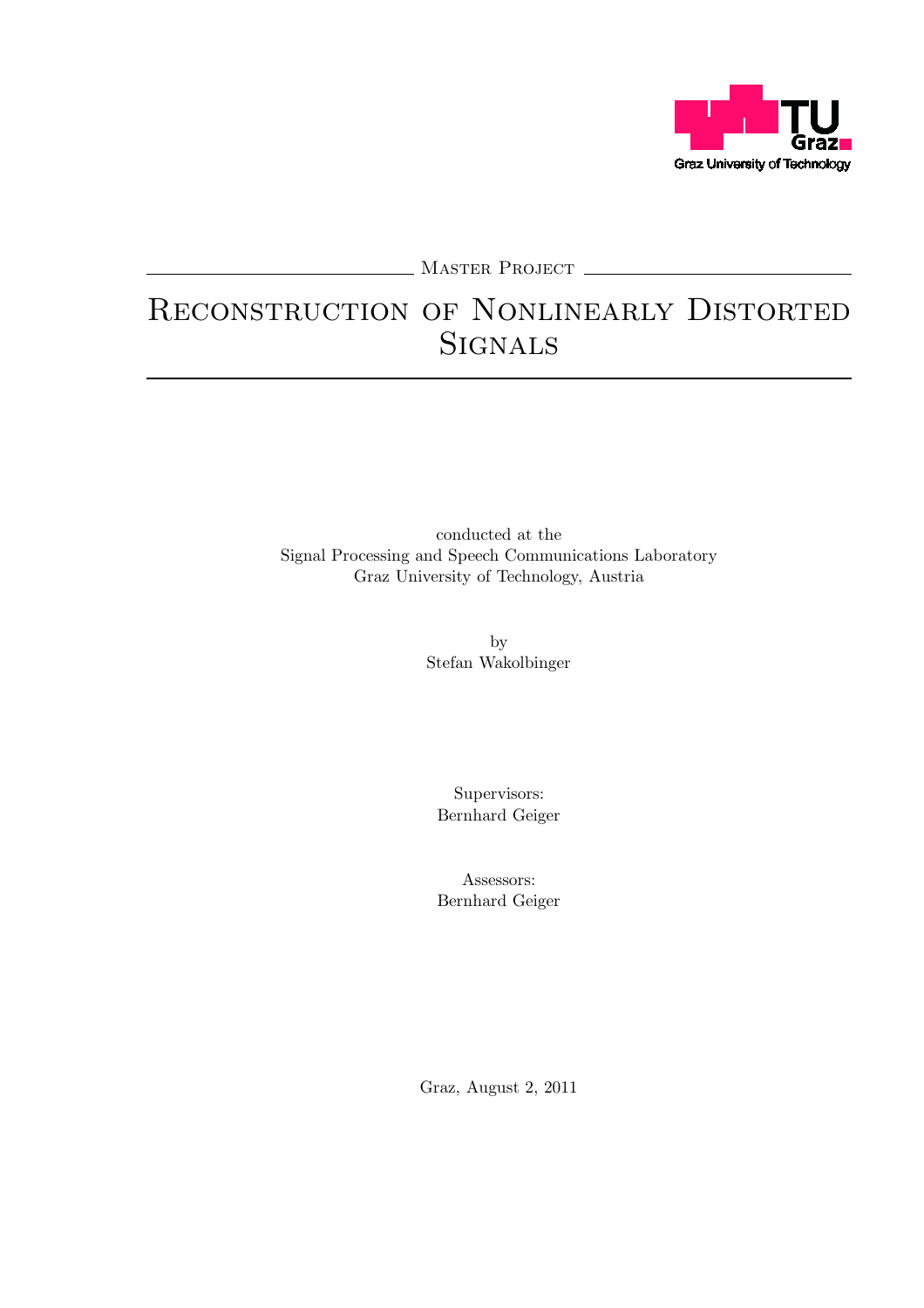### Abstract

If a random variable is passed through a nonlinear system, where multiple input values are mapped onto the same output value, information is lost. This means that by observing the output of the system, the input values cannot be reconstructed correctly with certainty. Analytic results for calculating the information loss in terms of the conditional entropy exist [3] [4], but are not always computable since logarithms of sums are involved. Similar to Fano's Inequality [1], the information loss can be bounded in terms of the probability of making a reconstruction error when using a Maximum a Posteriori (MAP) estimator. If the analytic result for the information loss exists, these bounds can be used conversely to bound the error probability of the MAP estimator.

In this work, two different scenarios are explored: In the first scenario, independent, identically distributed (i.i.d.) samples of a continuous random variable are passed through the system. The information loss is bounded by using the error probability of a sample-by-sample estimator, which attempts to reconstruct every input value  $x_n$  by just observing its corresponding output value  $y_n$ , therefore  $\hat{x}_n = f(y_n)$ , where  $\hat{x}_n$  is the estimated input value.

In a second scenario, the input samples are not independent from each other, but form a Markov process. Because of this dependency it makes sense to observe more than just one output value, since also past output values contain information about the current input value. Therefore, the information loss can be bounded using the error probability of an estimator with memory. In this work, only estimators using the past two output values are examined  $(\hat{x}_n = f(y_n, y_{n-1}))$ . Three different examples are presented which illustrate the application of the analytic results.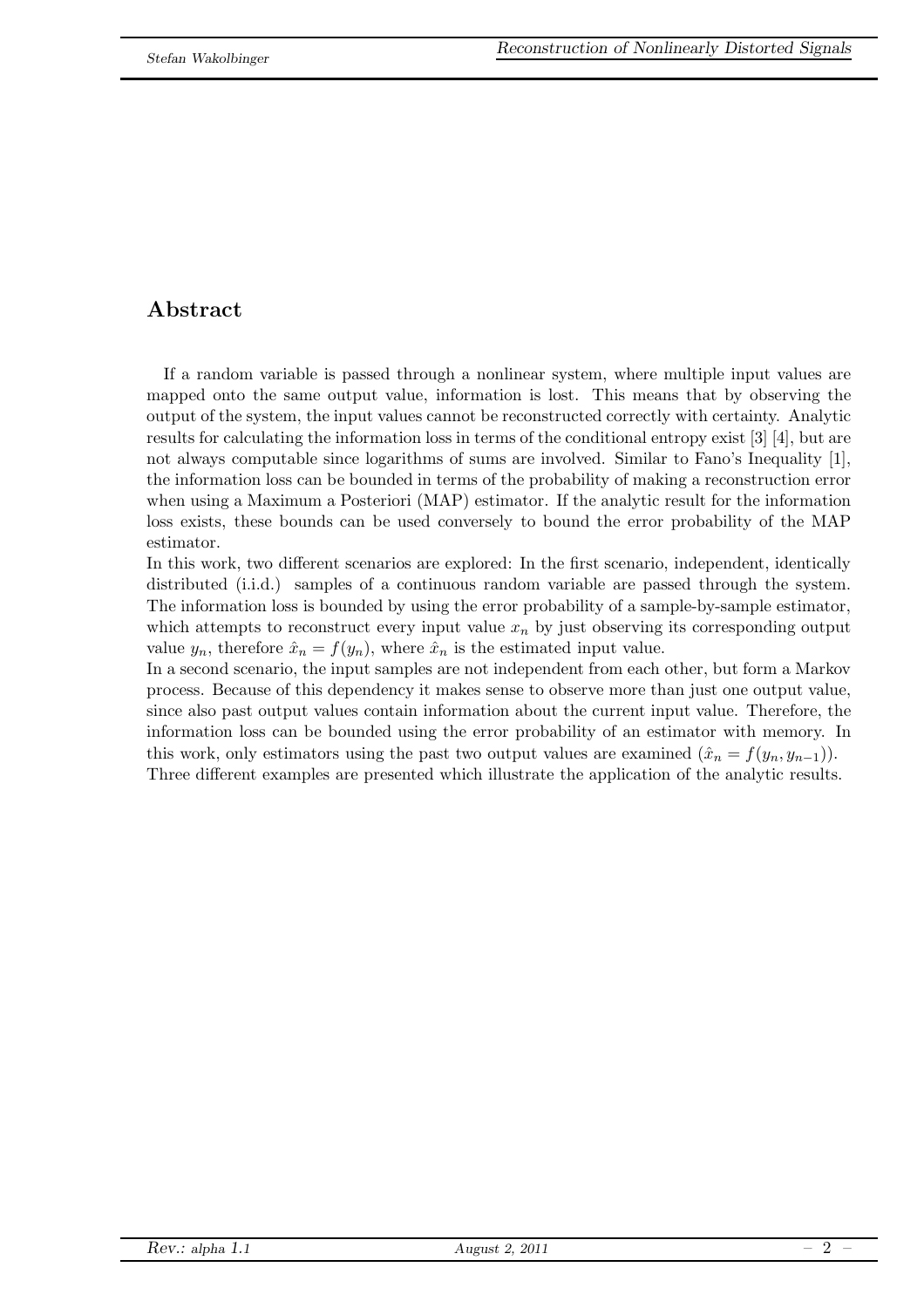# **Contents**

| $\mathbf{1}$   | Introduction                                                            |                 |
|----------------|-------------------------------------------------------------------------|-----------------|
| $\overline{2}$ | Information Loss in Static Nonlinearities<br>2.1<br>2.2                 | 5<br>- 5<br>- 6 |
| 3              | <b>Reconstruction of Input Samples</b>                                  |                 |
| 4              | <b>Bounding Information Loss</b>                                        | 9               |
|                |                                                                         | - 9             |
|                | 4.2                                                                     | 10              |
| 5.             | <b>Examples</b>                                                         | 11              |
|                | Example 1 - Third Order Polynomial, Normal Distribution 11<br>5.1       |                 |
|                | Example 2 - Sinusoidal Function, Shifted Triangular Distribution<br>5.2 | -16             |
|                | 5.3                                                                     | 20              |
| 6              | <b>Discussion and Outlook</b>                                           | 25              |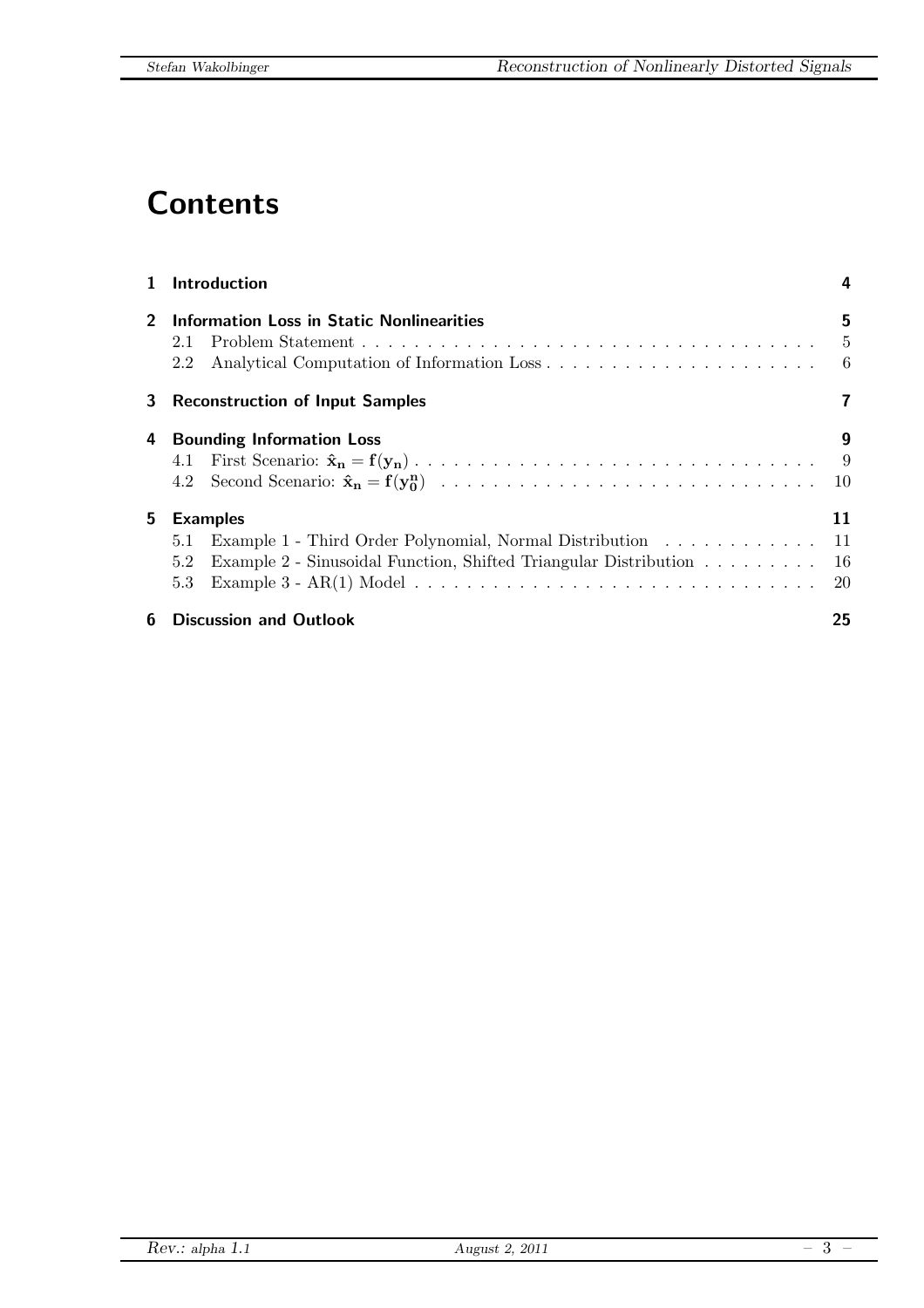# <span id="page-3-0"></span>1 Introduction

The entropy H of a random variable X over the alphabet  $1, ..., M$  with probability distribution  ${p(x)}_{x=1}^M$  is measured in bits and defined as

$$
H(X) = -\sum_{x=1}^{M} p(x) \log_2(p(x))
$$
\n(1.1)

The logarithm is taken to the base of two throughout this work, therefore the notation  $log(x)$ is used instead of  $log_2(x)$  in the remainder of this paper. The entropy is a measure for the complexity of a random variable. The higher the entropy, the harder it is to predict its value. In this work, the conditional entropy  $H(X|Y)$  between the input random variable X and the random variable  $Y$  at the output of the system is examined. This measure is called equivocation and describes the uncertainty about the random variable  $X$  if the random variable  $Y$  is given. In other words, it describes how much additional information is required to determine the value at the input of the system if the corresponding value at the output is known, or equivalently, how much information is lost by passing through the nonlinear system. Similar to the entropy of a single random variable, the equivocation is defined as [2]

$$
H(X|Y) = -\int_{y} p(x|y) \log(p(x|y)) \, dP(y). \tag{1.2}
$$

In general, the systems considered in this work are described by nonlinear, deterministic functions  $Y = g(X)$ . It is possible that not every input value is mapped bijectively, which means that there can be several different input values which map onto the same output value. Therefore, information is lost by passing a random variable through the system, since one cannot determine with certainty which input value was mapped onto the value observed at the output.

The remainder of this paper is structured as follows: In Section [2,](#page-4-0) the problem is described in more detail, specifying the properties of both the input process and the system. Furthermore, an analytic expression derived in [3] for computing the information loss in a system with an i.i.d. input process is presented. In Section [3,](#page-6-0) different estimators are presented in detail, which were derived in previous work [3] [4]. Results exist both for a sample-by-sample estimation with an i.i.d. input process and a scenario where the input of the system is a Markov process and the input values are estimated based on more than just the current output value. Section [4](#page-8-0) gives a compact overview over computing bounds of the information loss, which is also carried out in detail in [3] and [4]. The analytic results are illustrated by using a set of examples in Section [5.](#page-10-0) The results obtained in these examples are finally discussed in Section [6.](#page-24-0)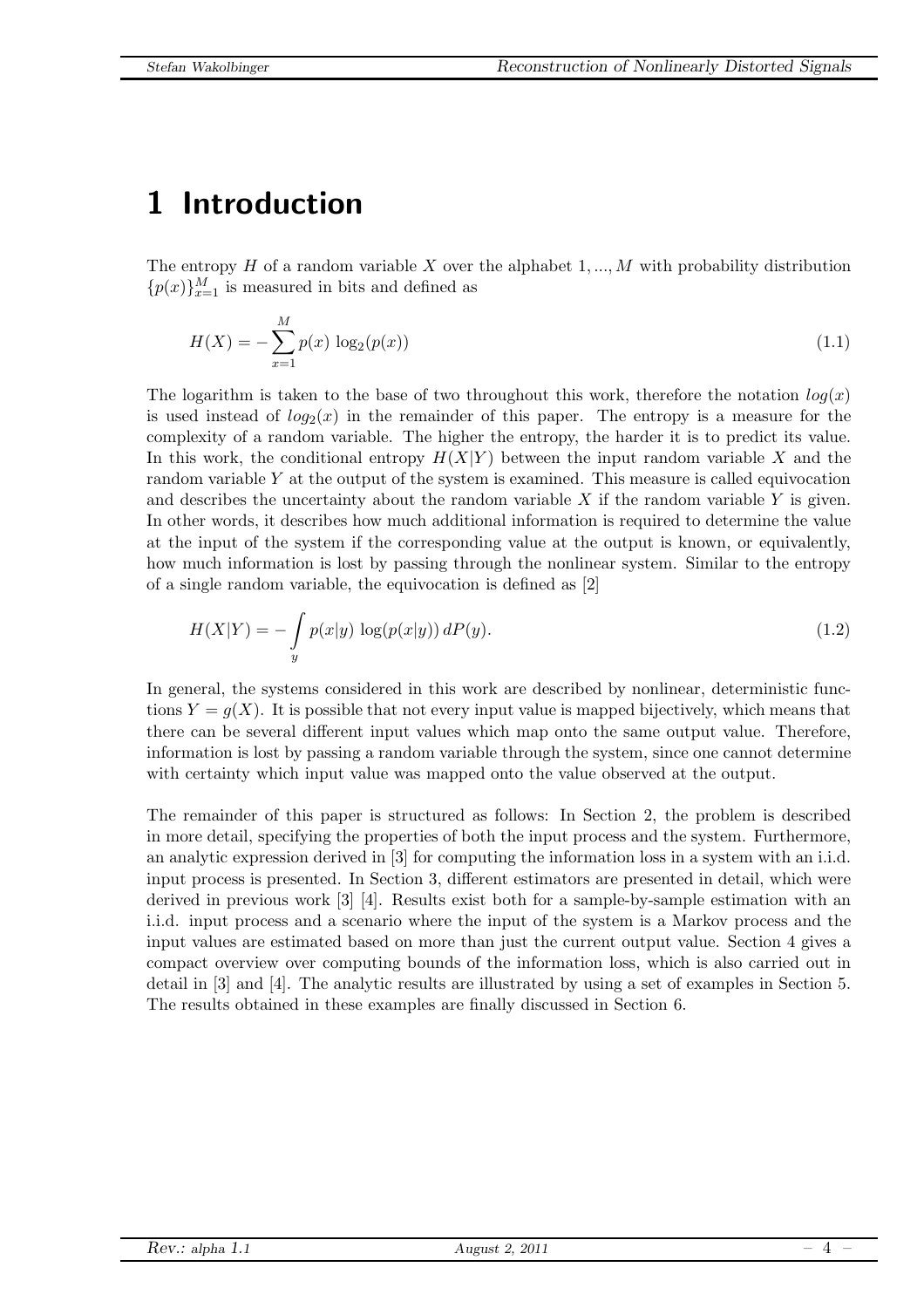### <span id="page-4-0"></span>2 Information Loss in Static Nonlinearities

### <span id="page-4-1"></span>2.1 Problem Statement

A continuous random variable is passed through a nonlinear system, which is described by a surjective function  $g(x)$  of the following type:

**Definition 1.** Let  $g: \mathcal{X} \to \mathcal{Y}, \mathcal{X}, \mathcal{Y} \subseteq \mathbb{R}$ , be a bounded, measurable function which is piecewise strictly monotone on L disjoint, proper intervals  $\mathcal{X}_l, l = 1, ..., L$ :

$$
g(x) = \begin{cases} g_1(x) & x \in \mathcal{X}_1 \\ g_2(x) & x \in \mathcal{X}_2 \\ \vdots \\ g_L(x) & x \in \mathcal{X}_L \end{cases}
$$
 (2.1)

This means, that the surjective function  $q(x)$  is divided into L bijective functions  $q_l(x)$ . The corresponding intervals  $\mathcal{X}_l$  unite to  $\mathcal{X}$ :

$$
\bigcup_{l=1}^{L} \mathcal{X}_l = \mathcal{X} \tag{2.2}
$$

The intervals  $\mathcal{Y}_l$  also unite to  $\mathcal{Y}_l$ , but overlap if the system is non-injective, i.e. if more than one input value is mapped onto the same output value.

In this work two different scenarios are considered. In the first scenario, the input of the system is described by a continuous random variable X, where  $f_X(x)$  is positive on X and zero elsewhere. The input samples are independent and identically distributed and have a continuous cumulative distribution function. According to [3], the marginal probability density function  $(PDF)$  of Y is given as

$$
f_Y(y) = \sum_{i \in \mathbb{I}(y)} \frac{f_X(x_i)}{|g'(x_i)|} \tag{2.3}
$$

where  $x_i$  are the roots of y and  $\mathbb{I}(y)$  is the index set pointing to these roots.

In the second scenario, the input samples are not independent from each other, but taken from an ergodic, discrete-time, continuous process  $X$  with Markov property:

$$
f_{X_n|X_0^{n-1}}(x_0^n) = f_{X_n|X_{n-1}}(x_{n-1},x_n)
$$
\n(2.4)

Furthermore, this process is time-homogeneous, i.e.:

$$
f_{X_n|X_{n-1}}(x_{n-1},x_n) = f_{X_1|X_0}(x_0,x_1) = f_M(x_1|x_0)
$$
\n(2.5)

Again, the support of the marginal distribution is identical to  $\mathcal{X}$ . The joint PDF of the sequence

| Rev.: al            | 2011      |                   |
|---------------------|-----------|-------------------|
| $\cdot$ alpha $1.1$ | August 2. | $\qquad \qquad -$ |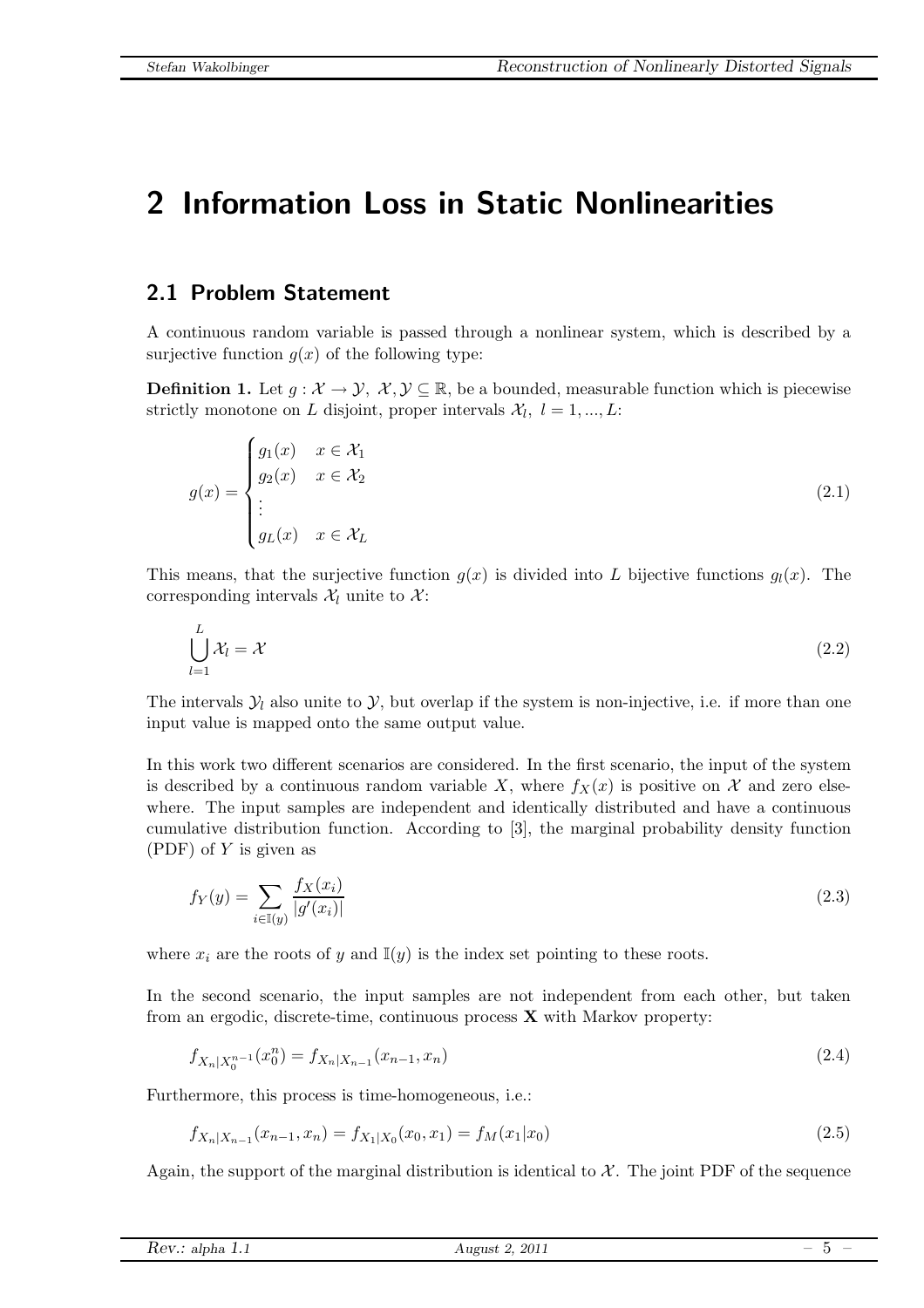$x_0^n$  can then be obtained by

$$
f_{X_0^n}(x_0^n) = f_X(x_0) \prod_{k=1}^n f_M(x_n | x_{n-1}).
$$
\n(2.6)

The *n*-th order joint density  $f_{Y_0^n}(y_0^n)$  can be computed by [4]

$$
f_{Y_0^n}(y_0^n) = \sum_{i_0^n \in \mathbb{I}(y_0^n)} \frac{f_X(x_0^{(i_0)})}{|g'(x_0^{(i_0)})|} \prod_{k=1}^n \frac{f_M(x_k^{(i_k)}|x_{k-1}^{(i_{k-1})})}{|g'(x_k^{(i_k)})|}.
$$
\n(2.7)

### <span id="page-5-0"></span>2.2 Analytical Computation of Information Loss

If a surjective function  $g(.)$  is applied to the input samples x, information is lost, since the mapping is not unique and a single output value  $y$  can have more than one root. This loss of information can be measured in terms of the conditional entropy  $H(X|Y)$ , which is the entropy of the input random variable  $X$  given the output  $Y$ .

<span id="page-5-1"></span>An analytical result for this conditional entropy for the first scenario (input samples are i.i.d.) was derived in [3]:

$$
H(X|Y) = \int\limits_{\mathcal{X}} f_X(x) \log \left( \frac{\sum\limits_{i \in \mathbb{I}(g(x))} \frac{f_X(x_i)}{|g'(x_i)|}}{\frac{f_X(x)}{|g'(x)|}} \right) dx \tag{2.8}
$$

For the second scenario, where the input to the system is taken from a Markov process, only  $n$ -th order bounds on the information loss can be computed, which are presented in Section [4.](#page-8-0) If certain conditions are fulfilled, these bounds are tight and therefore equal to the analytic result.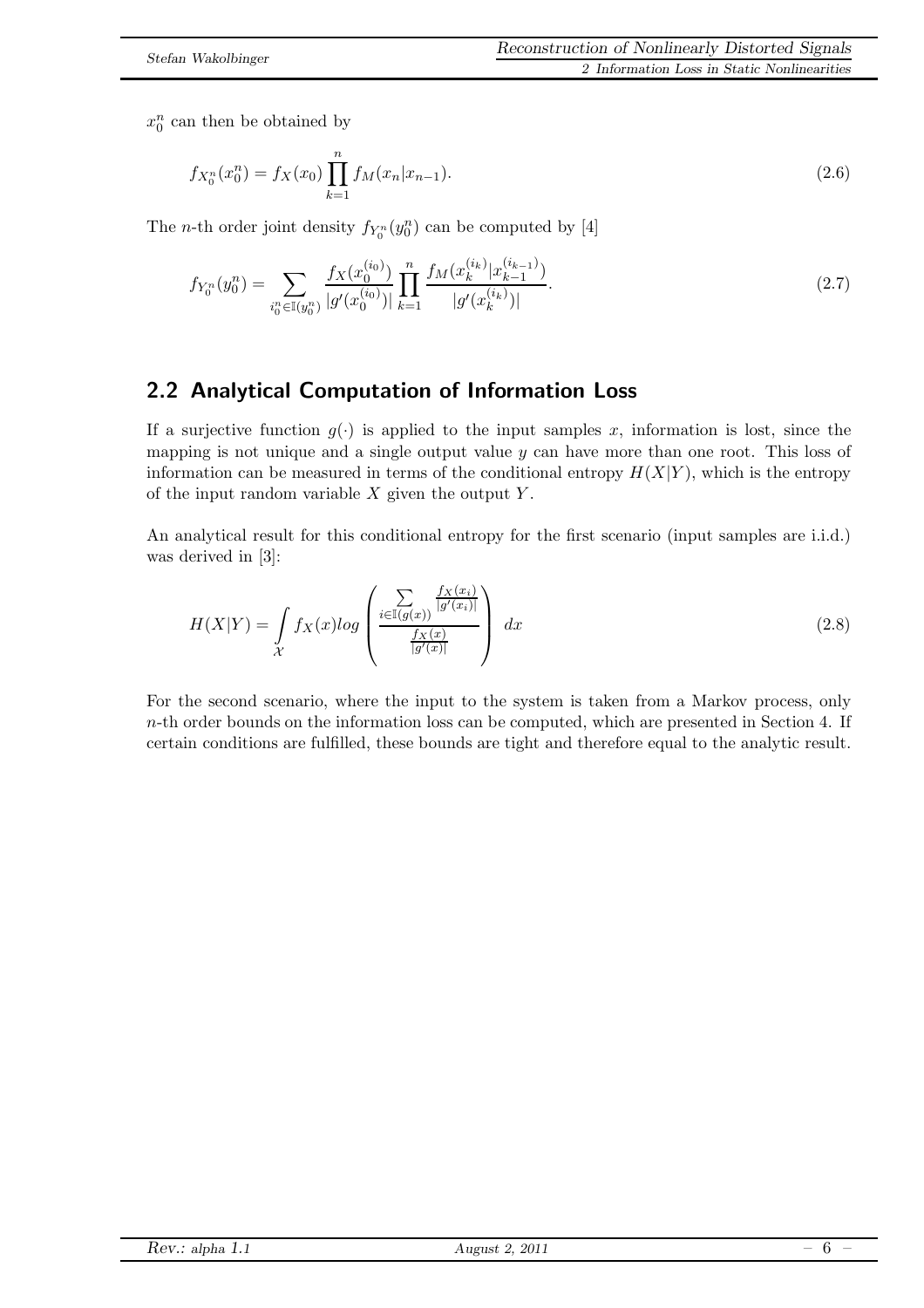# <span id="page-6-0"></span>3 Reconstruction of Input Samples

If information is lost by passing through a nonlinear system, the question arises how the input samples can be reconstructed with a minimum error probability by just observing the output of the system.

A maximum a posteriori probability estimator (MAP estimator) minimizes the probability of a reconstruction error by maximizing the conditional probability of the input given the output:

$$
\hat{x}(y) = \underset{x}{\operatorname{argmax}} \left\{ f_{X|Y}(x, y) \right\} \tag{3.1}
$$

As carried out in [3] for the estimation of an input sample  $x_n$  based on one output sample  $y_n$ , the MAP estimator chooses the most likely root of the output sample  $y_n$ , i.e.,

$$
\hat{x}(y) = g_k^{-1}(y) \tag{3.2}
$$

where

$$
k = \underset{i \in \mathbb{I}(y)}{\operatorname{argmax}} \left\{ \frac{f_X(x_i)}{|g'(x_i)|} \right\}.
$$
\n(3.3)

<span id="page-6-1"></span>The probability of a reconstruction error using this MAP estimator can be computed as follows [3]:

$$
P_e = 1 - \int\limits_{\mathcal{Y}} \max_{i \in \mathbb{I}(y)} \left\{ \frac{f_X(x_i)}{|g'(x_i)|} \right\} dy \tag{3.4}
$$

Since the MAP estimator can be unable or very hard to compute analytically, a less difficult, but suboptimal estimator was derived in [3], which chooses the root which lies in the interval with the highest probability mass:

<span id="page-6-2"></span>
$$
\hat{x}(y) = \begin{cases}\ng^{-1}(y) & \text{if } y \in \mathcal{Y}_b \\
g_k^{-1}(y) & \text{if } k \in \mathbb{I}(y), \ y \notin \mathcal{Y}_b \\
x: \ x \in \mathcal{X}_k & \text{if } k \notin \mathbb{I}(y), \ y \notin \mathcal{Y}_b\n\end{cases}
$$
\n(3.5)

where

$$
k = \underset{\mathcal{X}_i \cup \mathcal{X}_b}{\operatorname{argmax}} \int_{\mathcal{X}_i \cup \mathcal{X}_b} f_X(x) \, dx \tag{3.6}
$$

The error probability for this estimator is given by:

<span id="page-6-3"></span>
$$
\hat{P}_e = 1 - P_b - \int_{\mathcal{X}_k \backslash \mathcal{X}_b} f_X(x) dx \tag{3.7}
$$

| Rev.:<br>alpha<br><b>***</b><br>$- - - - -$ | $2011\,$<br>August<br>-<br>$\sim$ | $\overline{\phantom{a}}$<br>$\overline{\phantom{a}}$ |
|---------------------------------------------|-----------------------------------|------------------------------------------------------|
|                                             |                                   |                                                      |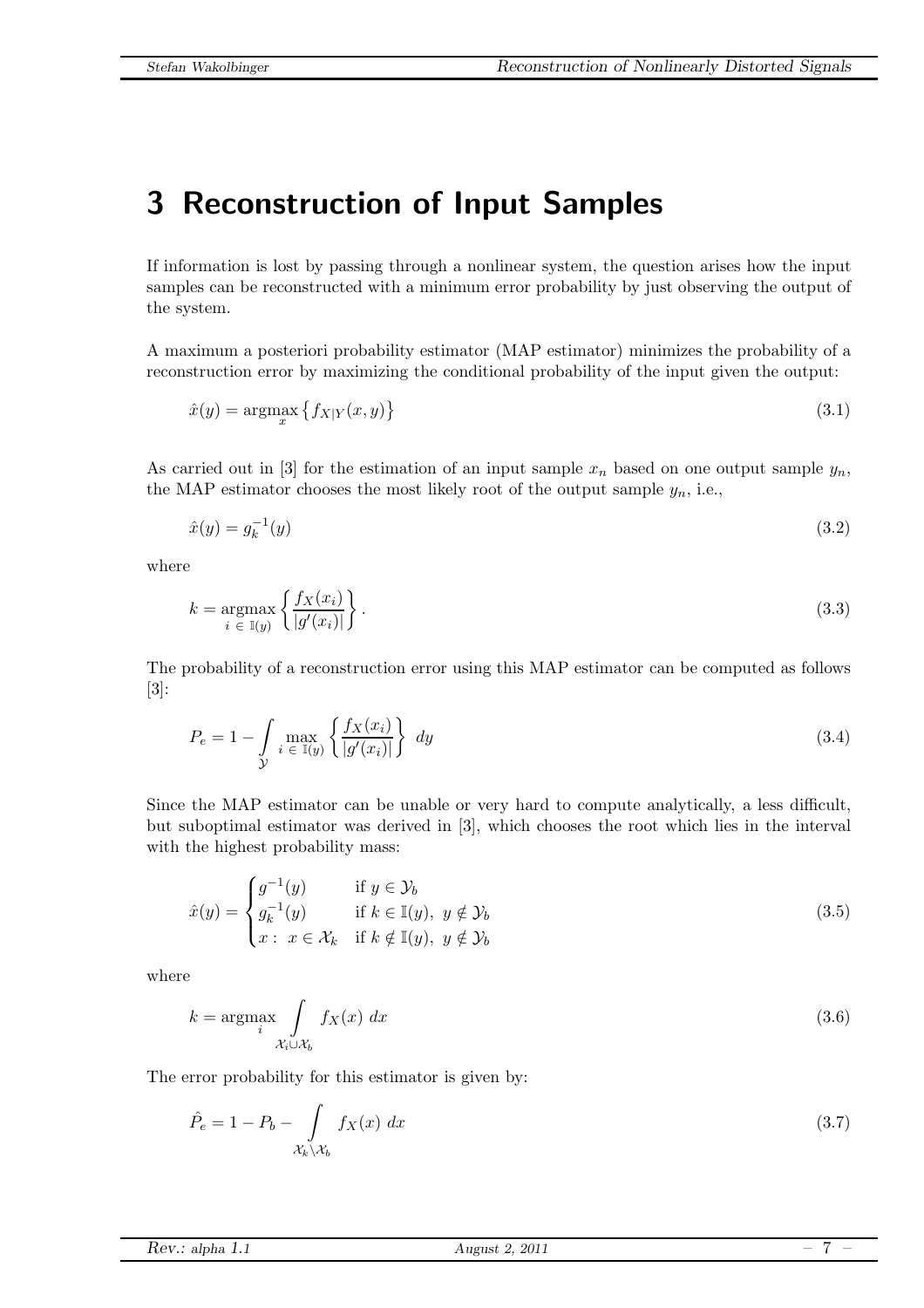<span id="page-7-0"></span>where

$$
P_b = \int_{\mathcal{X}_b} f_X(x) dx = \int_{\mathcal{Y}_b} f_Y(y) dy
$$
\n(3.8)

The value of  $P_b$  is the probability mass which is mapped bijectively. If an input value is mapped bijectively, it can be reconstructed by computing the unique inverse of  $g(\cdot)$  for the corresponding output value. For these input values the probability of a reconstruction error is zero, therefore the probability mass containing these values has to be subtracted.

The probability of an estimation error of this suboptimal estimator can be bounded as fol $lows [3]:$ 

$$
\hat{P}_e \le \frac{L-1}{L} \tag{3.9}
$$

If the input samples are not independent from each other, it makes sense to consider also past output values in order to estimate the current input value. If the input is taken from a Markov process (Section [2.1\)](#page-4-1), the MAP estimator computes the most probable input value as [4]

$$
\hat{x}_n(y_0^n) = \arg\max_{x_n^{(i_n)}: i_n \in \mathbb{I}(y_n)} \left\{ \sum_{i_0^{n-1} \in \mathbb{I}(y_0^{n-1})} \frac{f_X(x_0^{(i_0)})}{|g'(x_0^{(i_0)})|} \prod_{k=1}^n \frac{f_M(x_k^{(i_k)}|x_{k-1}^{(i_{k-1})})}{|g'(x_k^{(i_k)})|} \right\}.
$$
\n(3.10)

The resulting input value  $\hat{x}_n$  is estimated based on multiple output values  $y_0^n$ . The computational difficulty of this estimator increases with the number of output values that are taken into account.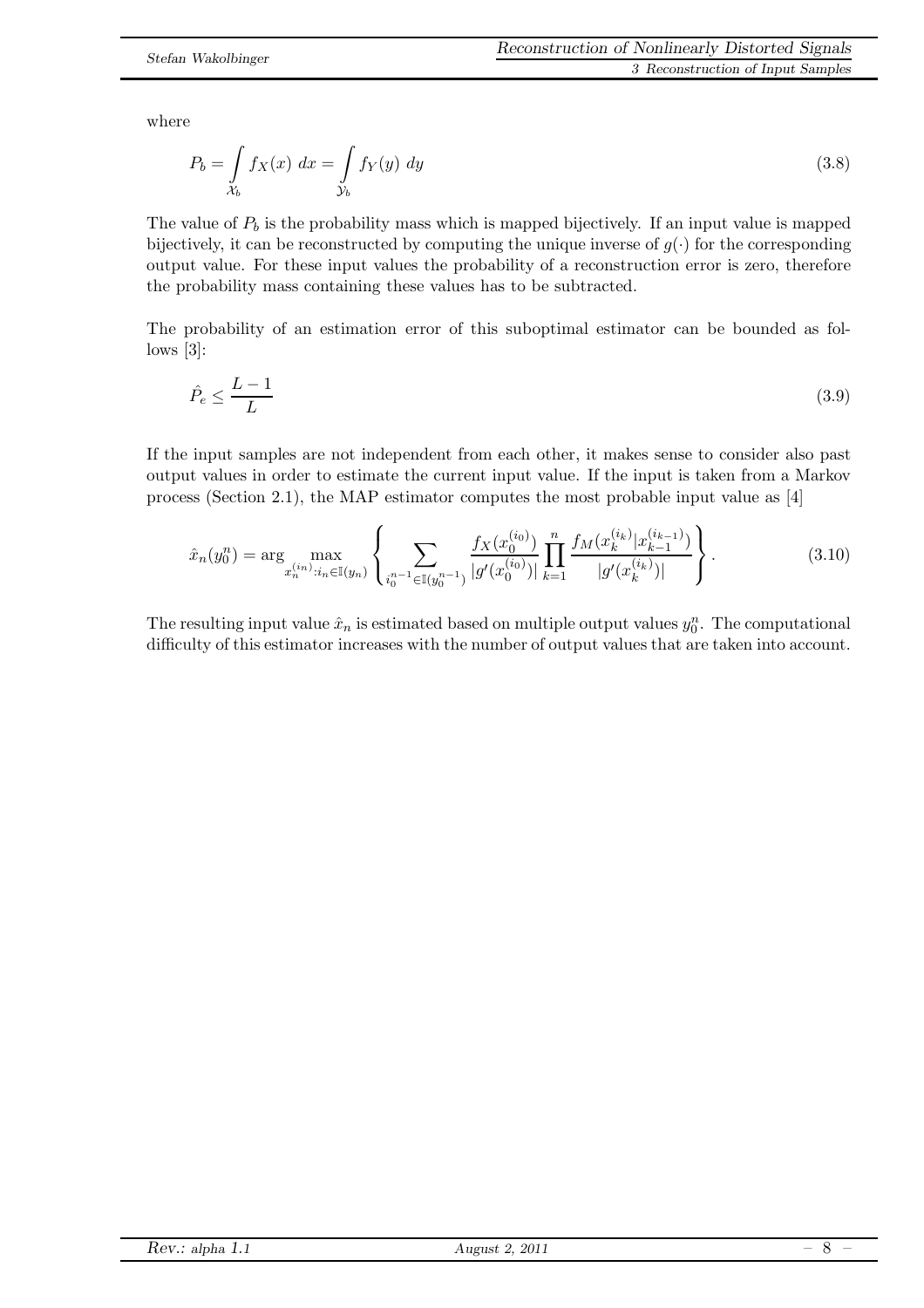## <span id="page-8-0"></span>4 Bounding Information Loss

### <span id="page-8-1"></span>4.1 First Scenario:  $\hat{\mathbf{x}}_n = \mathbf{f}(\mathbf{y}_n)$

If the input values of the nonlinear system are i.i.d., the information loss can be expressed using Equation [2.8.](#page-5-1) Unfortunately, the analytic result is often impossible or very difficult to compute, since the logarithm of a sum is involved.

Thus, upper and lower bounds for the information loss have been derived in [3]. These bounds will be shortly presented in this Section.

If the error probability of the MAP estimator can be determined according to Equation [3.4,](#page-6-1) the following upper bounds of the information loss can be computed:

$$
H(X|Y) \le \min\{1 - P_b, H_2(P_e)\} + P_e \log\left(\max_{y \in \mathcal{Y}}\{\left|\mathbb{I}(y)\right|\} - 1\right) \tag{4.1}
$$

<span id="page-8-6"></span><span id="page-8-5"></span>
$$
\leq \min\{1 - P_b, H_2(P_e)\} + P_e \log(L - 1) \tag{4.2}
$$

Furthermore, a lower bound based on  $P_e$  can be computed as follows:

$$
H(X|Y) \ge \Phi(P_e) \tag{4.3}
$$

where

$$
\Phi(x) = \left(x - \frac{i-1}{i}\right)(i+1) i \log\left(1 + \frac{1}{i}\right) + \log(i)
$$
\n
$$
\text{for } \frac{i-1}{i} \le x \le \frac{i}{i+1}
$$
\n(4.4)

The Φ-function is a continuous function with a piecewise continuous derivative, composed of linear segments. More information about this function can be found in [2].

<span id="page-8-3"></span>If the suboptimal estimator (Equation [3.5\)](#page-6-2) is used instead of the MAP estimator, the following upper bounds can be computed:

<span id="page-8-2"></span>
$$
H(X|Y) \le 1 - P_b + \hat{P}_e \log(L - 1) \tag{4.5}
$$

$$
H(X|Y) \le \hat{P}_e \log(L-1) + \frac{\hat{P}_e}{L} \log\left(\frac{L}{L-1}\right) + (1+\hat{P}_e)H_2(\hat{P}_e)
$$
\n(4.6)

$$
H(X|Y) \le \hat{P}_e \log(L) + H_2(\hat{P}_e) \tag{4.7}
$$

<span id="page-8-4"></span>In addition, the following upper bounds, which only depend on the probability distributions and the intervals of  $g(\cdot)$ , have been derived in [3]:

| Rev.: alpha 1.1 | , 2011<br>August<br>بمدد |  |
|-----------------|--------------------------|--|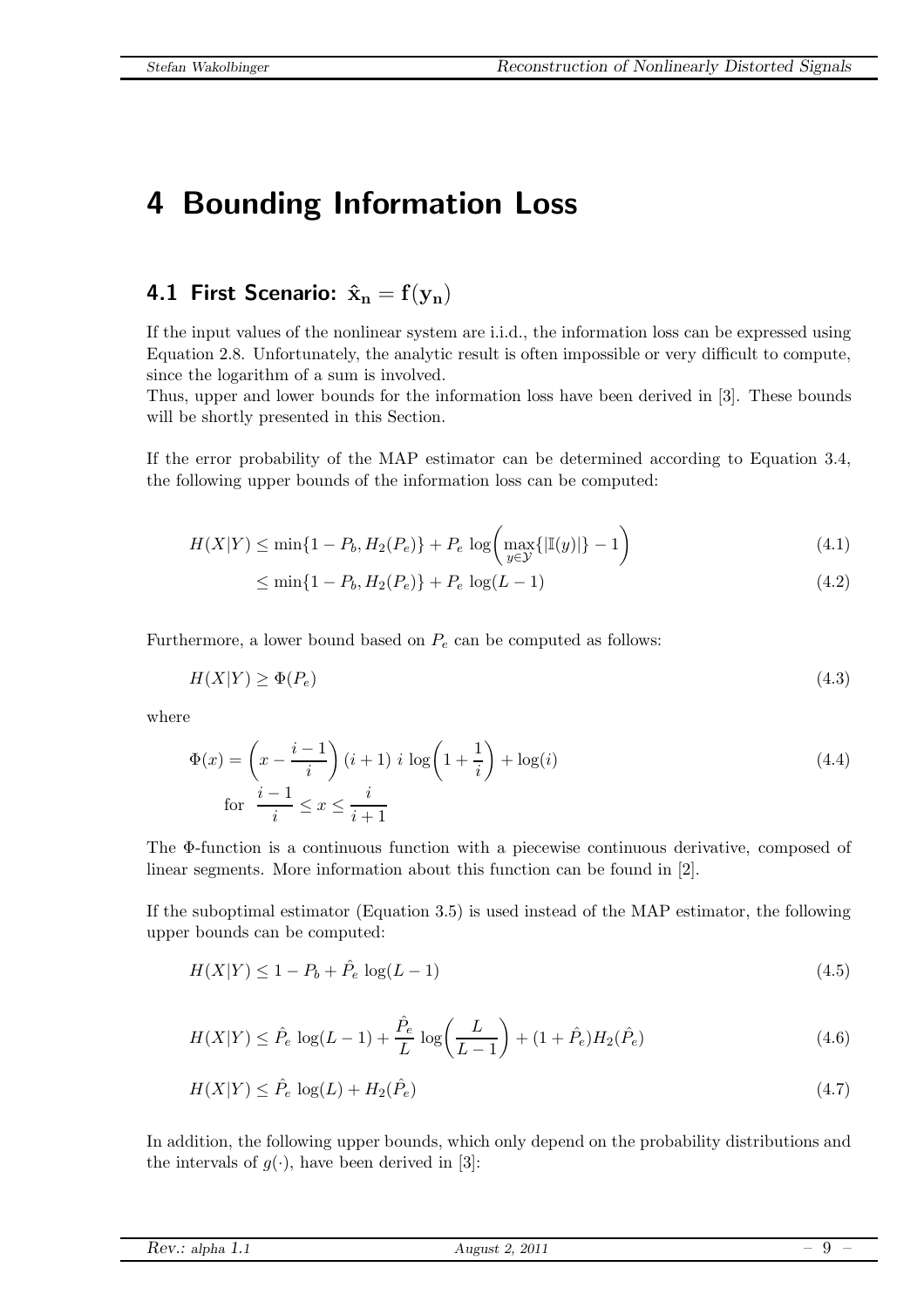$$
H(X|Y) \le \int_{\mathcal{Y}} f_Y(y) \, \log(|\mathbb{I}(y)|) \, dy \tag{4.8}
$$

<span id="page-9-1"></span>
$$
\leq \log \left( \sum_{l=1}^{L} \int_{\mathcal{Y}_l} f_Y(y) \, dy \right) \tag{4.9}
$$

$$
\leq \log(L) \tag{4.10}
$$

#### <span id="page-9-0"></span>4.2 Second Scenario:  $\hat{\mathbf{x}}_{n} = \mathbf{f}(\mathbf{y}_{0}^{n})$  $\begin{smallmatrix} \mathbf{n}\ 0 \end{smallmatrix}$

If the input values are taken from a Markov process as described in Section [2,](#page-4-0) the n-th order bounds of the information loss can be computed as follows [4]:

$$
\overline{H}(\mathbf{X}|\mathbf{Y}) \ge \iiint\limits_{\mathcal{X}^{n+1}} f_{X_0^n}(x_0^n) \log \left( \frac{|g'(x_n)| f_{Y_n|Y_0^{n-1}}(g(x_0^n))}{f_M(x_n|x_{n-1})} \right) dx_0^n \tag{4.11}
$$

<span id="page-9-5"></span>
$$
\overline{H}(\mathbf{X}|\mathbf{Y}) \le \iiint\limits_{\mathcal{X}^{n+1}} f_{X_0^n}(x_0^n) \log \left( \frac{|g'(x_n)| f_{Y_n|Y_1^{n-1}X_0}(x_0, g(x_1^n))}{f_M(x_n|x_{n-1})} \right) dx_0^n \tag{4.12}
$$

For the first order bounds, these expressions simplify to [4]:

$$
\overline{H}(\mathbf{X}|\mathbf{Y}) \ge \iint\limits_{\mathcal{X}^2} f_M(x_1|x_0) f_X(x_0) \log \left( \frac{|g'(x_1)| \sum\limits_{i_0 \in \mathbb{I}(g(x_0))} \frac{f_M(x_1^{(i_1)}|x_0^{(i_0)}) f_X(x_0^{(i_0)})}{|g'(x_1^{(i_1})g'(x_0^{(i_0)})|}}{f_M(x_1|x_0) \sum\limits_{i_0 \in \mathbb{I}(g(x_0))} \frac{f_X(x_0^{(i_0)})}{|g'(x_0^{(i_0)})|}} \right) dx_1 dx_0 \tag{4.13}
$$

<span id="page-9-2"></span>
$$
\overline{H}(\mathbf{X}|\mathbf{Y}) \le \iint\limits_{\mathcal{X}^2} f_M(x_1|x_0) f_X(x_0) \log \left( \frac{|g'(x_1)| \sum\limits_{i_1 \in \mathbb{I}(g(x_1))} \frac{f_M(x_1^{(i_1)}|x_0)}{|g'(x_1^{i_1})|}}{f_M(x_1|x_0)} \right) dx_1 dx_0 \tag{4.14}
$$

If both the input and the output processes are first-order Markov processes, these bounds are equal and can therefore be used to compute the analytic result of the information loss. The following conditions have to be fulfilled for a first-order Markov output process [4]:

$$
\frac{f_X(x_0^{(i_0)})}{|g'(x_0^{(i_0)})|} = \frac{f_X(x_0)}{|g'(x_0)|}
$$
\n(4.15)

<span id="page-9-4"></span>
$$
\sum_{i_0^1 \in \mathbb{I}(g(x_0^1))} \frac{f_M(x_1^{(i_1)} | x_0^{(i_0)})}{|g'(x_1^{(i_1)})|} = |\mathbb{I}(g(x_0))| \sum_{i_1 \in \mathbb{I}(g(x_1))} \frac{f_M(x_1^{(i_1)} | x_0)}{|g'(x_1^{(i_1)})|}
$$
(4.16)

*Rev.:* alpha *1.*1 August 2, 2011 *–* 10 *–*

<span id="page-9-3"></span>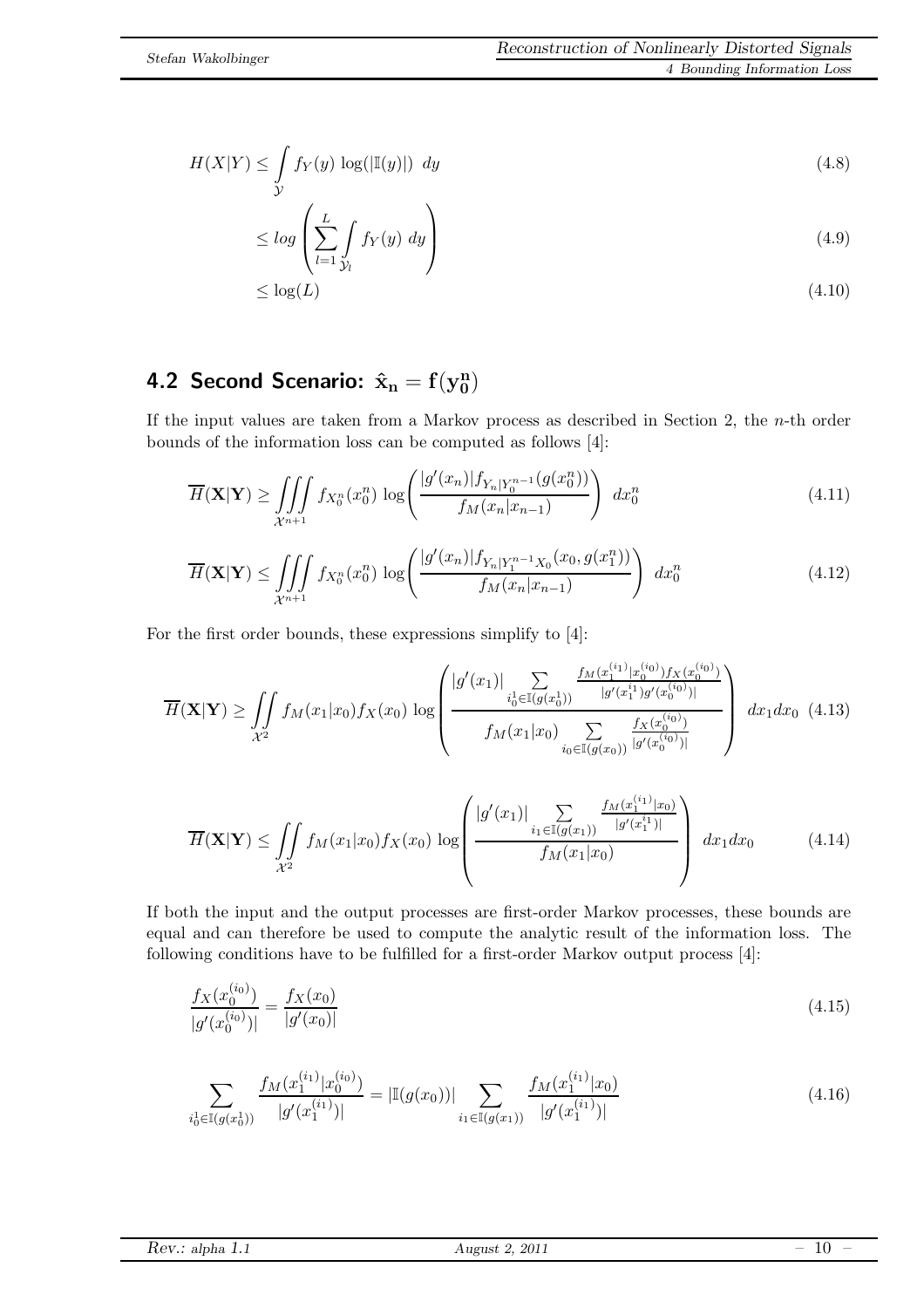# <span id="page-10-0"></span>5 Examples

In this Section three examples will be presented, which illustrate the results of the previous Sections. In the first two examples, the input samples are independent to each other, and therefore the reconstruction of a single output sample is based only on the according input sample. In the third example, estimation based on the last two output samples is shown for an autoregressive  $(AR(1))$  process as input to the system.

All simulations were carried out in MATLAB. In order to calculate the mutual information between two vectors, a library from Rudy Moddemeijer [6] was used.

### <span id="page-10-1"></span>5.1 Example 1 - Third Order Polynomial, Normal Distribution

First, consider a Gaussian random variable  $X \sim \mathcal{N}(0, \sigma^2)$ . Let this random variable be the input to a nonlinear system described by a surjective function

$$
g(x) = x^3 - 100x\tag{5.1}
$$

which is depicted in Figure [5.1.](#page-10-2)



<span id="page-10-2"></span>*Figure 5.1: Third-order Polynomial of Example 1 and Reconstruction Domains of the Sub-Optimal Estimator*

The calculation of the analytic result for the information loss  $H(X|Y)$  using Equation [2.8](#page-5-1) is prevented by the logarithm of sums. Therefore, one can only bound the information loss using the results of Section [4.](#page-8-0)

By computing the extrema of  $g(x)$ , three piecewise monotone intervals can be defined, which are  $\mathcal{X}_1 = (-\infty, -\frac{10}{\sqrt{3}}]$  $\frac{1}{3}$ ],  $\mathcal{X}_2 = (-\frac{10}{\sqrt{3}})$  $\frac{0}{3}, \frac{10}{\sqrt{5}}$  $\frac{1}{3}$ ), and  $\mathcal{X}_3 = \left[\frac{10}{\sqrt{3}}\right]$  $\frac{3}{3}, \infty$ ). Therefore, the parameter L is 3.

Further, the domain which is mapped bijectively is

$$
\mathcal{X}_b = \left( -\infty, -\frac{20}{\sqrt{3}} \right] \cup \left[ \frac{20}{\sqrt{3}}, \infty \right). \tag{5.2}
$$

| Rev.: alpha 1.1<br>2011<br>August 2 |
|-------------------------------------|
|                                     |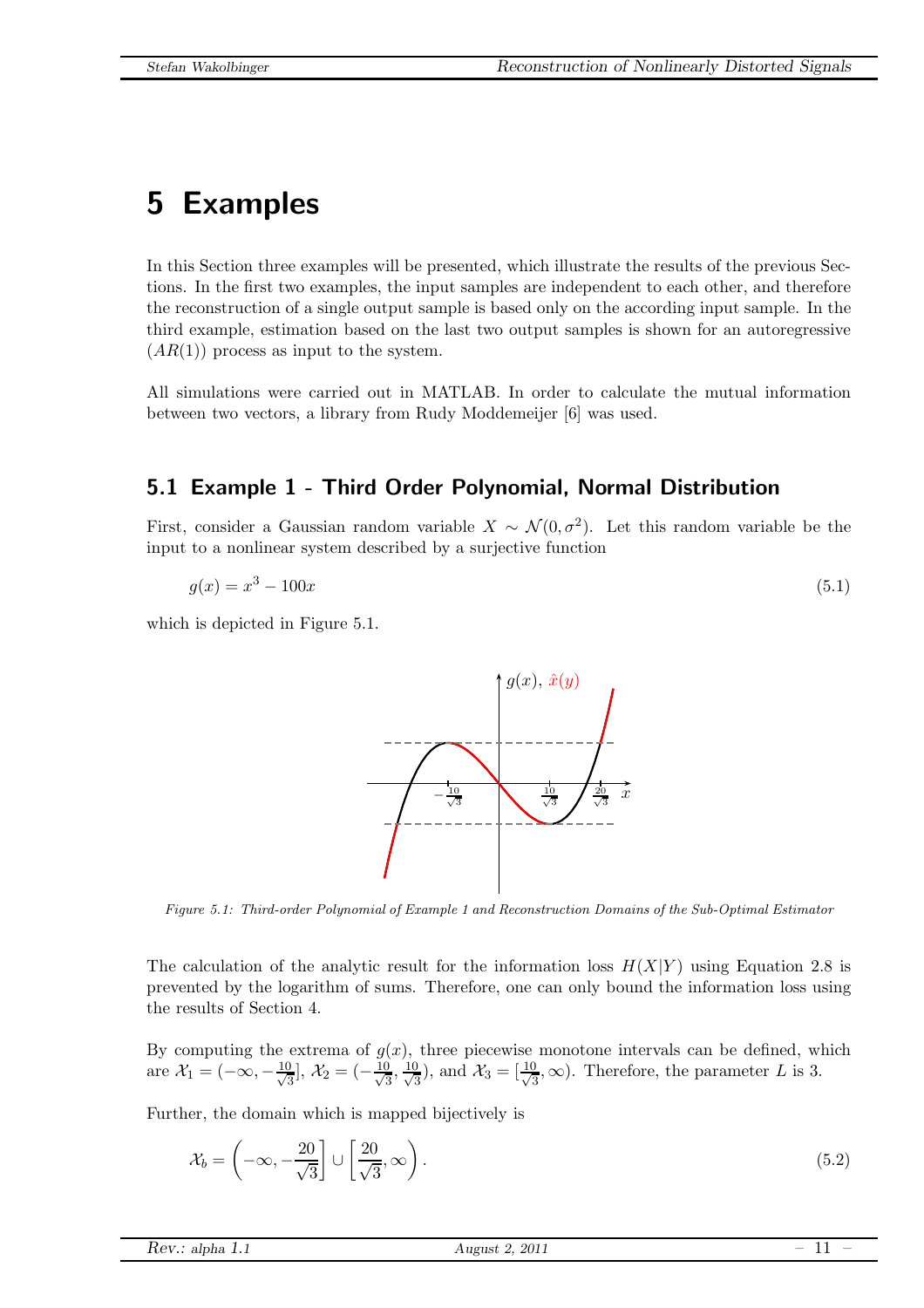Thus, the probability mass  $P_b$  which is mapped bijectively can be computed as

$$
P_b = 2F_X \left(-\frac{20}{\sqrt{3}}\right) = 2Q \left(\frac{20}{\sqrt{3}\sigma}\right). \tag{5.3}
$$

Using Equation [4.8](#page-9-1) and Equation [3.8](#page-7-0) leads to the following upper bound for  $H(X|Y)$ :

$$
H(X|Y) \le \int_{\mathcal{Y}} f_Y(y) \log(|\mathbb{I}(y)|) \ dy \tag{5.4}
$$

$$
= \int\limits_{\mathcal{Y}\backslash\mathcal{Y}_b} f_Y(y) \log(3) \, dy + \int\limits_{\mathcal{Y}_b} f_Y(y) \log(1) \, dy \tag{5.5}
$$

$$
= (1 - P_b) \log(3) \tag{5.6}
$$

Since the output values y which lie in the bijectively mapped domain  $\mathcal{Y}_b$  only have one possible root,  $|\mathbb{I}(y)|$  is one for these values and the second integral vanishes. For all other values of y,  $|\mathbb{I}(y)|$  is 3, since there are three possible roots which map to the output value.

In order to compute some other bounds, first the error probability of the suboptimal estimator presented in Section [3](#page-6-0) is determined. As depicted in Equation [3.5,](#page-6-2) the suboptimal estimator decides for the root which lies in the interval containing the highest probability mass.

If  $y \in Y_b$ , only one root exists and therefore the choice is unambiguous. If this is not the case, each value y has three possible roots, one in each of the intervals  $\left(-\frac{20}{\sqrt{3}}\right)$  $\frac{0}{3}, -\frac{10}{\sqrt{3}}$  $\frac{1}{3}$ , ( $-\frac{10}{\sqrt{3}}$  $\frac{0}{3}, \frac{10}{\sqrt{5}}$  $\frac{1}{3}$ ) and  $\left[\frac{10}{\sqrt{5}}\right]$  $\frac{0}{3}, \frac{20}{\sqrt{3}}$  $\frac{1}{3}$ ).

Since the maximum of the zero-mean Gaussian PDF lies in the second interval, and the width of this interval is double the width of the other intervals, most probability mass lies in the second interval, independent of the parameter  $\sigma$ . Thus, the suboptimal estimator always decides for the root which lies in the interval  $\left(-\frac{10}{\sqrt{3}}\right)$  $\frac{1}{3}, \frac{10}{\sqrt{5}}$  $\frac{3}{3}$ ). The estimated input values  $\hat{x}$  are depicted in Figure [5.1.](#page-10-2)

The error probability of this estimator can be computed according to Equation [3.7,](#page-6-3) where  $\mathcal{X}_k=(-\frac{10}{\sqrt{5}}$  $\frac{1}{3}, \frac{10}{\sqrt{5}}$  $(\frac{1}{3})$ :

$$
\hat{P}_e = 1 - P_b - \int_{\mathcal{X}_k \setminus \mathcal{X}_b} f_X(x) \, dx = 1 - P_b - \int_{-\frac{10}{\sqrt{3}}}^{\frac{10}{\sqrt{3}}} f_X(x) \, dx = 2Q \left(\frac{10}{\sqrt{3}\sigma}\right) - 2Q \left(\frac{20}{\sqrt{3}\sigma}\right)
$$
\n(5.7)

Using the values of  $P_b$ ,  $\hat{P}_e$  and L, the bounds of Equations [4.5,](#page-8-2) [4.6](#page-8-3) and [4.7](#page-8-4) can be computed as follows:

$$
H(X|Y) \le 1 - P_b + \hat{P}_e \log(L - 1) = 1 - P_b + \hat{P}_e \tag{5.8}
$$

$$
H(X|Y) \le \hat{P}_e \log(L-1) + \frac{\hat{P}_e}{L} \log\left(\frac{L}{L-1}\right) + (1+\hat{P}_e)H_2(\hat{P}_e)
$$
\n(5.9)

$$
= \hat{P}_e + \frac{\hat{P}_e}{3} \log\left(\frac{3}{2}\right) + (1 + \hat{P}_e)H_2(\hat{P}_e)
$$
\n(5.10)

|  | Rev.: alpha 1.1 |
|--|-----------------|
|--|-----------------|

*August 2, 2011* – 12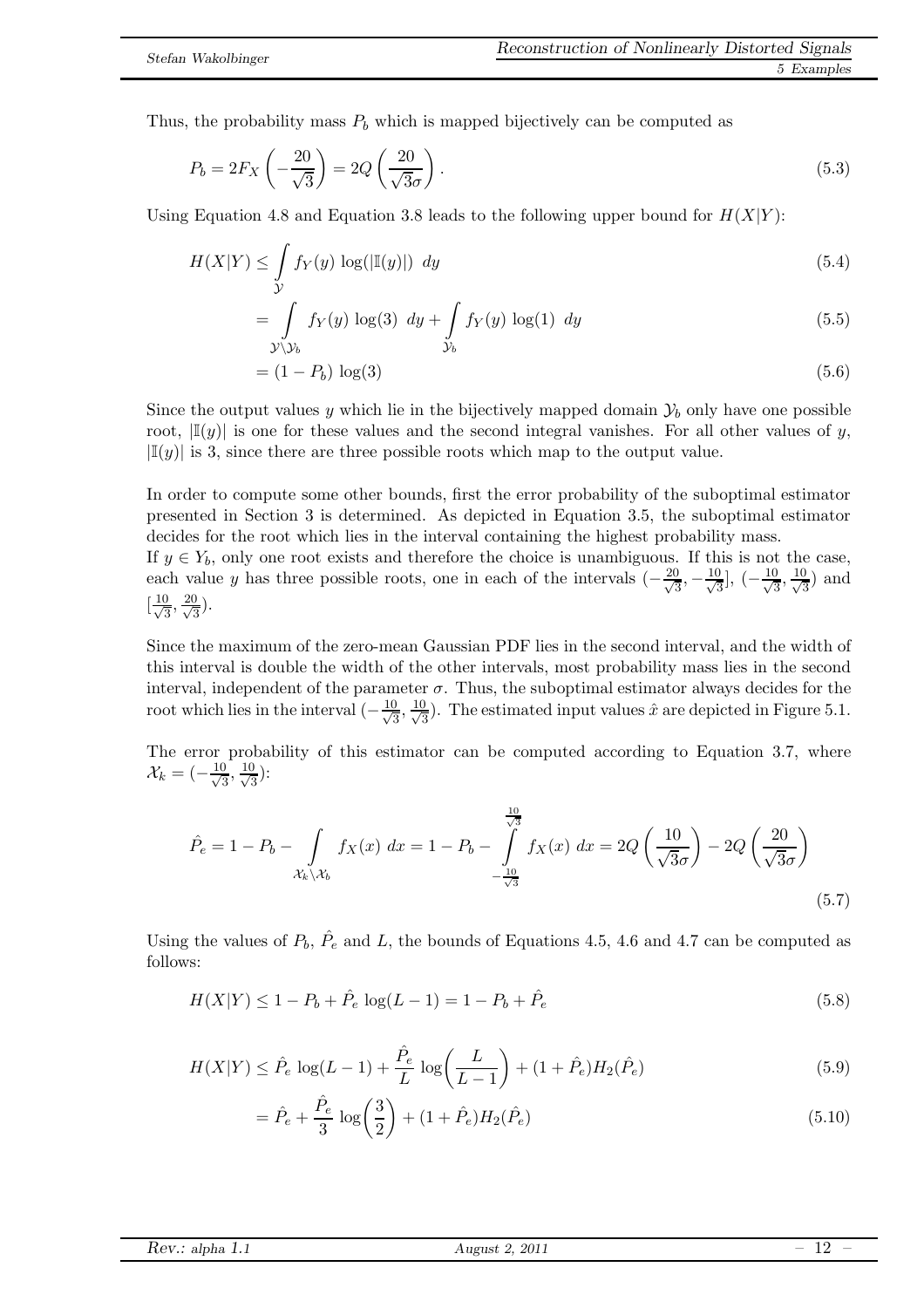$$
H(X|Y) \le \hat{P}_e \log(L) + H_2(\hat{P}_e) = \hat{P}_e \log(3) + H_2(\hat{P}_e)
$$
\n(5.11)

In order to compute the bounds based on MAP estimation, the error probability of this estima-tor has to be determined. According to Equation [5.41,](#page-18-0) the root with the highest value of  $\frac{f_x(x_i)}{|g'(x_i)|}$ is chosen.

For this specific example, the denominator of this term is

<span id="page-12-0"></span>
$$
|g'(x)| = \begin{cases} 100 - 3x^2 & \text{if } -\frac{10}{\sqrt{3}} \le x \le \frac{10}{\sqrt{3}} \\ 3x^2 - 100 & \text{elsewhere} \end{cases}
$$
 (5.12)

Since the input PDF is Gaussian with zero mean,  $f_X(x_i)$  is always the highest for the root in the interval  $\left(-\frac{10}{\sqrt{3}}\right)$  $\frac{1}{3}, \frac{10}{\sqrt{5}}$  $\frac{3}{3}$ ). Since also  $|g'(x)|$  grows very fast outside of this interval, one can suspect that the MAP estimator also always chooses the root which lies in the interval including the point of origin.

This assumption turns out to be true, as the following proof shows:

*Proof.* Since the input PDF is Gaussian with zero-mean and arbitrary variance  $\sigma^2$ , the assumption has to hold for every value of  $\sigma$ . If the variance of the input PDF is small, more probability mass lies in the interval around the origin, and the MAP estimator is more likely to choose the root which lies in this interval. Therefore, a Gaussian PDF with infinitely large variance is assumed for this proof, which leads to a flat distribution. If the proof holds for this distribution, it also holds for smaller values of  $\sigma^2$ .

If the variance is infinitely large, the criterion for choosing the most probable root becomes

$$
k = \underset{i \in \mathbb{I}(y)}{\operatorname{argmax}} \left\{ \frac{f_X(x_i)}{|g'(x_i)|} \right\} = \underset{i \in \mathbb{I}(y)}{\operatorname{argmax}} \left\{ \frac{1}{|g'(x_i)|} \right\} \tag{5.13}
$$

since  $f_X(x_i)$  is constant.

This criterion is equivalent to

$$
k = \underset{i \in I(y)}{\operatorname{argmin}} \left\{ |g'(x_i)| \right\}.
$$
\n
$$
(5.14)
$$

Thus, it has to be shown that  $g(x_i)$  always has the lowest absolute derivative for the root in the interval  $\left(-\frac{10}{\sqrt{3}}\right)$  $\frac{1}{3}, \frac{10}{\sqrt{5}}$  $\frac{1}{3}$ ).

<span id="page-12-1"></span>The roots of a given output value  $y$  of the third order polynomial can be determined by using Cardano's method [5]. The three resulting roots  $x_i$ ,  $i = 1, ..., 3$  of any output value  $y \in \mathcal{Y} \backslash \mathcal{Y}_b$ result to be

$$
x_i = 2\sqrt{\frac{100}{3}}\cos\left(\frac{\varphi + 2\pi i}{3}\right) \tag{5.15}
$$

with

$$
\varphi = \arccos\left(\frac{y}{2\sqrt{\frac{10^6}{27}}}\right). \tag{5.16}
$$

There is one root in every interval of  $\mathcal{X}\setminus\mathcal{X}_b$ , i.e.  $x_i \in \mathcal{X}_i$ .

| Rev.:<br>alpha<br>1.1 L.1 | 2011<br>August <sup>9</sup> | ΨŰ |
|---------------------------|-----------------------------|----|
|                           |                             |    |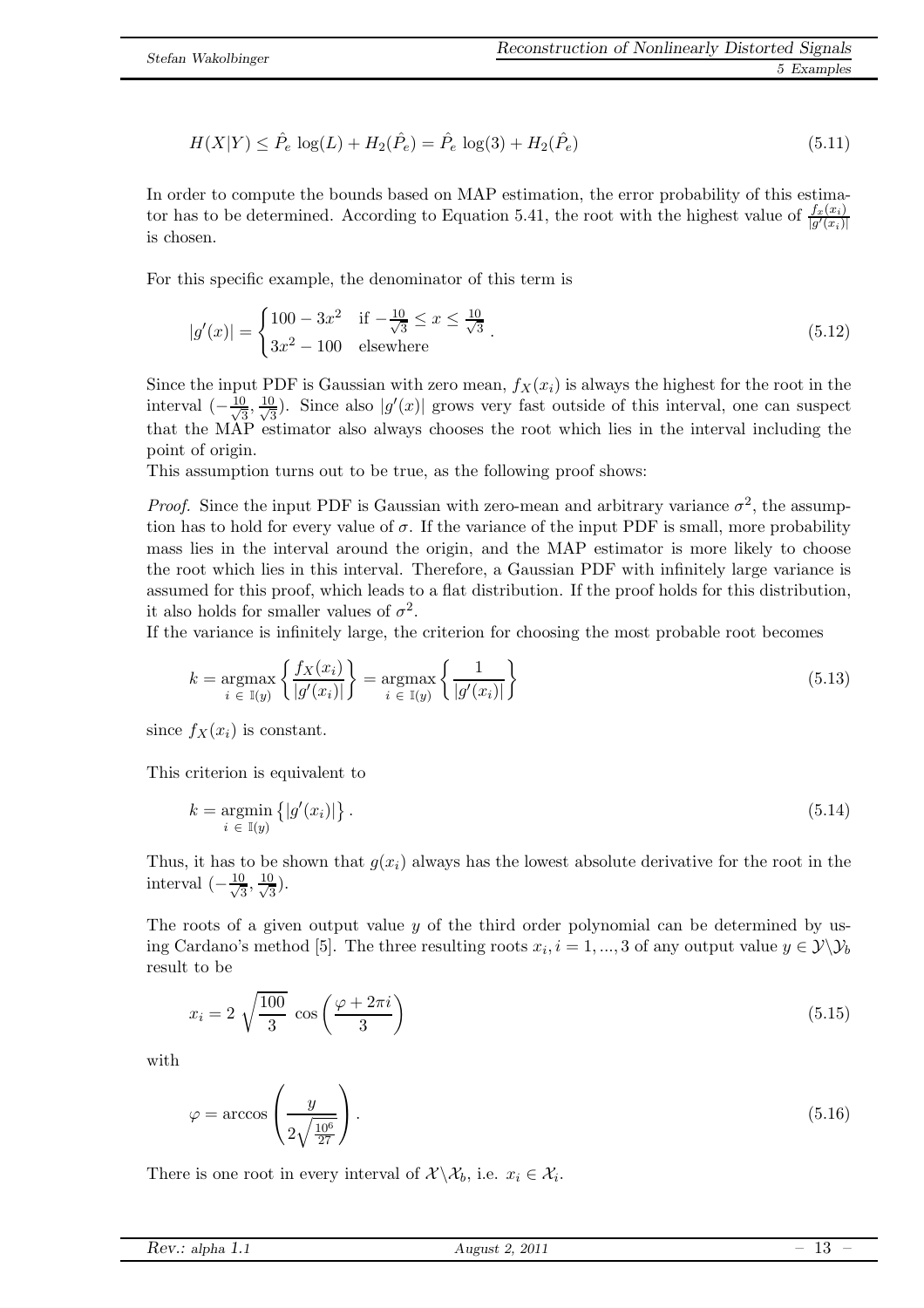Due to symmetry, it is sufficient to show that

<span id="page-13-0"></span>
$$
|g'(x_3)| \ge |g'(x_2)| \forall y \in \mathcal{Y} \backslash \mathcal{Y}_b. \tag{5.17}
$$

By inspecting the function  $g(x)$ , it is obvious that then also  $|g'(x_1)| \ge |g'(x_2)| \forall y \in \mathcal{Y} \setminus \mathcal{Y}_b$ .

Using [5.12](#page-12-0) in [5.17](#page-13-0) yields

$$
3x_3^2 - 100 \ge 100 - 3x_2^2 \tag{5.18}
$$

which simplifies to

$$
x_3^2 + x_2^2 \ge \frac{200}{3} \tag{5.19}
$$

Inserting the roots [\(5.15\)](#page-12-1) into this inequality yields

$$
\left(2\sqrt{\frac{100}{3}}\cos\left(\frac{\varphi+6\pi}{3}\right)\right)^2 + \left(2\sqrt{\frac{100}{3}}\cos\left(\frac{\varphi+4\pi}{3}\right)\right)^2 \ge \frac{200}{3} \tag{5.20}
$$

and simplifying leads to

$$
\cos^2\left(\frac{\varphi}{3}\right) + \cos^2\left(\frac{\varphi}{3} + \frac{4\pi}{3}\right) \ge \frac{1}{2} \tag{5.21}
$$

Using the formula

$$
\cos^2(x) = \frac{1}{2}\cos(2x) + \frac{1}{2}
$$
\n(5.22)

yields

$$
\cos\left(\frac{2\varphi}{3}\right) + \frac{1}{2}\cos\left(\frac{2\varphi}{3} + \frac{8\pi}{3}\right) \ge -1.
$$
\n(5.23)

This can be further simplified by using the formula

$$
\cos(\alpha + \beta) = \cos(\alpha)\cos(\beta) - \sin(\alpha)\sin(\beta)
$$
\n(5.24)

leading to the inequality

$$
\cos\left(\frac{\pi}{3}\right)\cos\left(\frac{2\varphi}{3}\right) - \sin\left(\frac{\pi}{3}\right)\sin\left(\frac{2\varphi}{3}\right) \ge -1.\tag{5.25}
$$

Using

$$
\sin(\alpha + \beta) = \sin(\alpha)\cos(\beta) + \cos(\alpha)\sin(\beta)
$$
\n(5.26)

yields

$$
\cos\left(\frac{2\varphi}{3} + \frac{\pi}{3}\right) \ge -1\tag{5.27}
$$

which completes the proof.

|  | Rev.: alpha 1.1 |
|--|-----------------|
|--|-----------------|

 $\Box$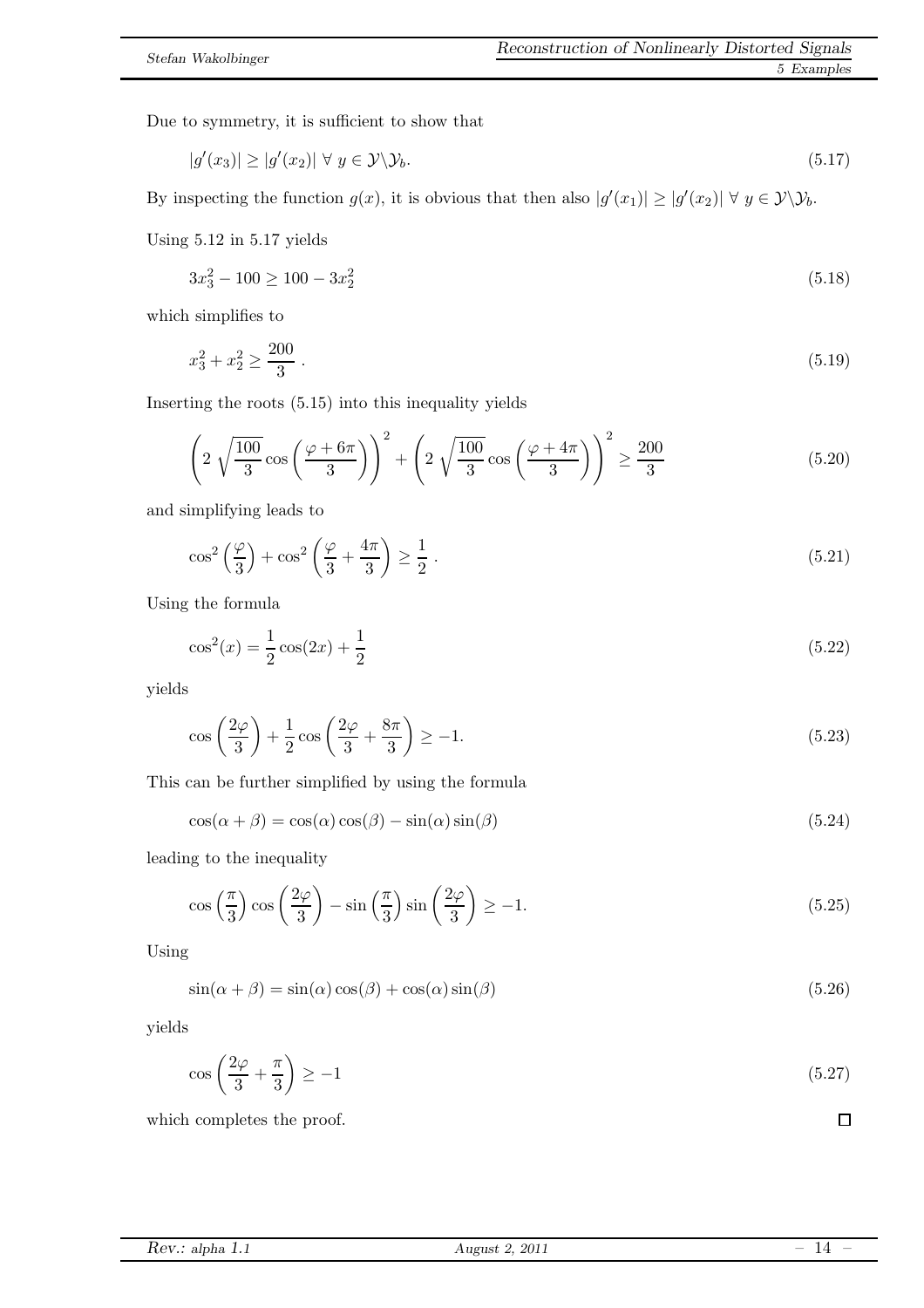This proves that the absolute value of the derivative of the root in the interval  $\left(-\frac{10}{\sqrt{3}}\right)$  $\frac{1}{3}$ ,  $\frac{10}{\sqrt{5}}$  $(\frac{1}{3})$  is always lower that the one at the roots in the other intervals. Thus, the MAP estimater chooses the same roots as the suboptimal estimator.

As a consequence, the error probability of the MAP estimator is the same as the one of the suboptimal estimator:

$$
P_e = \hat{P}_e = 2Q\left(\frac{10}{\sqrt{3}\sigma}\right) - 2Q\left(\frac{20}{\sqrt{3}\sigma}\right) \tag{5.28}
$$

Using Equation [4.1](#page-8-5) yields the following upper bound for the information loss:

$$
H(X|Y) \le \min\{1 - P_b, H_2(P_e)\} + P_e \log\left(\max_{y \in \mathcal{Y}}\{|\mathbb{I}(y)|\} - 1\right) = \min\{1 - P_b, H_2(P_e)\} + P_e \tag{5.29}
$$

A lower bound based on  $P_e$  can be computed using Equation [4.3.](#page-8-6)

Figure [5.2](#page-14-0) shows all the computed bounds of  $H(X|Y)$  together with the simulated result in MATLAB.



<span id="page-14-0"></span>*Figure 5.2: Bounds of* H(X|Y ) *and Simulated Result*

Inversely, if the information loss is known, the error probability of the MAP estimator can be bounded using Equations [4.1](#page-8-5) and [4.3.](#page-8-6) Because these inequalities are difficult to solve for  $P_e$ , a MATLAB script was used, which computes the result iteratively.

Since the analytic result for  $H(X|Y)$  cannot be computed in this example, the simulated value

| 2011<br>5.617<br>11 0°11 C<br>$\cdot$ $\sim$<br>$\overline{\phantom{a}}$<br>анрна<br>_<br>$100v$ alpha $1.1$<br>.<br>2011<br>∸<br>$\sim$ |  |
|------------------------------------------------------------------------------------------------------------------------------------------|--|
|------------------------------------------------------------------------------------------------------------------------------------------|--|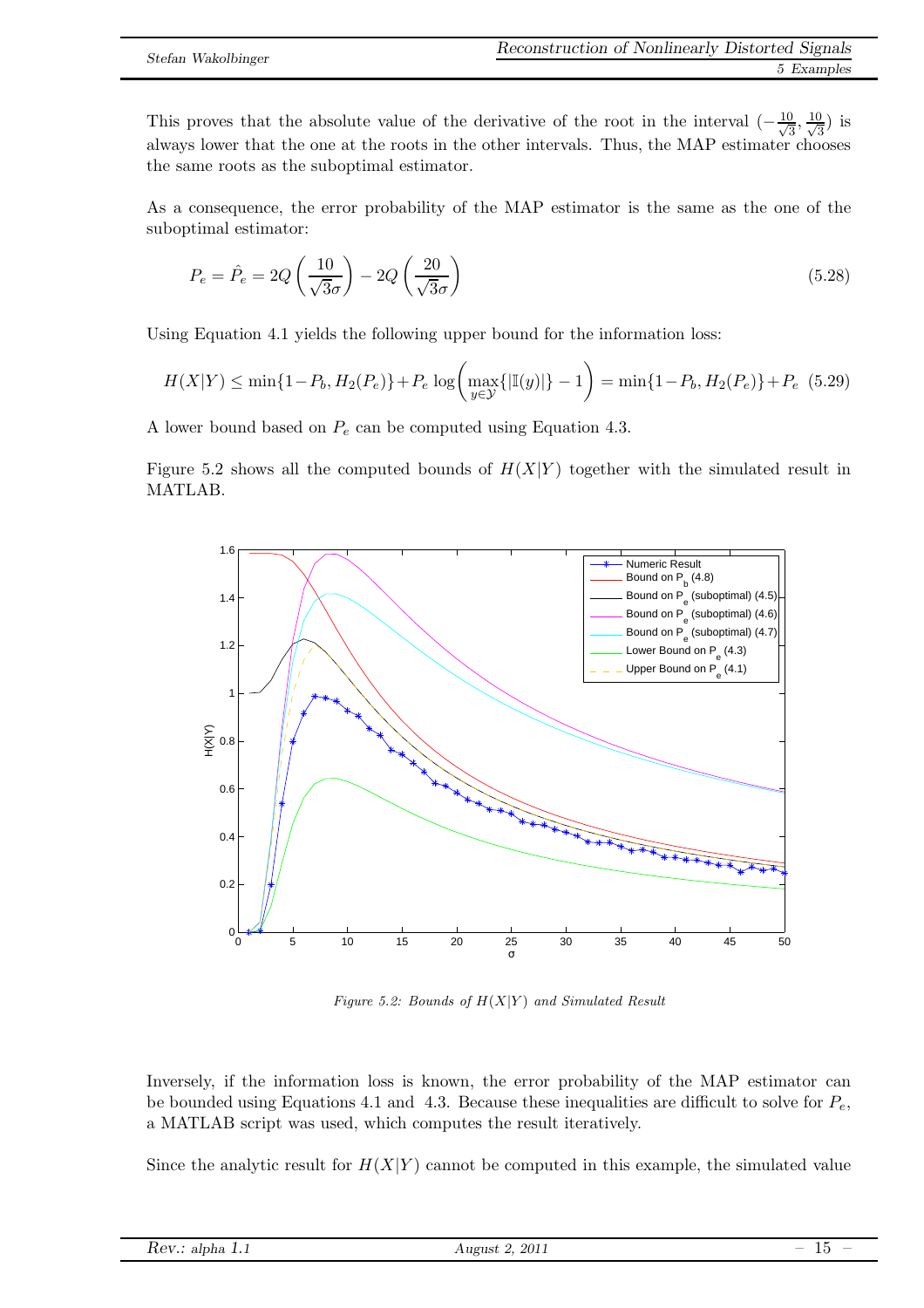was used. Based on these values, an upper and lower bound for the estimation error of the MAP estimator was computed in order to double-check the results. The MAP estimator was also simulated in MATLAB and its error probability computed by comparing the real input values with the estimated ones. The results are shown in Figure [5.3.](#page-15-1)



<span id="page-15-1"></span>*Figure 5.3: Bounds of* P<sup>e</sup>

### <span id="page-15-0"></span>5.2 Example 2 - Sinusoidal Function, Shifted Triangular Distribution

Next, consider a sinusoidal function

$$
g(x) = \sin(\pi x) \tag{5.30}
$$

and a triangular PDF with mean m:

$$
f_X(x) = \begin{cases} x - m + 1 & \text{if } -1 + m \le x \le m \\ 1 - x + m & \text{if } m \le x \le m + 1 \\ 0 & \text{elsewhere} \end{cases} \tag{5.31}
$$

Figure [5.4](#page-16-0) illustrates both  $g(x)$  and  $f_X(x)$  for  $m = -\frac{1}{4}$  $\frac{1}{4}$ .

Unlike in the first example, the analytical computation of the information loss using Equation [2.8](#page-5-1) is possible here.

In the following, the calculation of the information loss for a shift of the triangular PDF in the interval  $m \in [-0.5, 0]$  is depicted. The integration range has to be split into four intervals,

| Rev.: alpha 1.1 |  |  |  |
|-----------------|--|--|--|
|-----------------|--|--|--|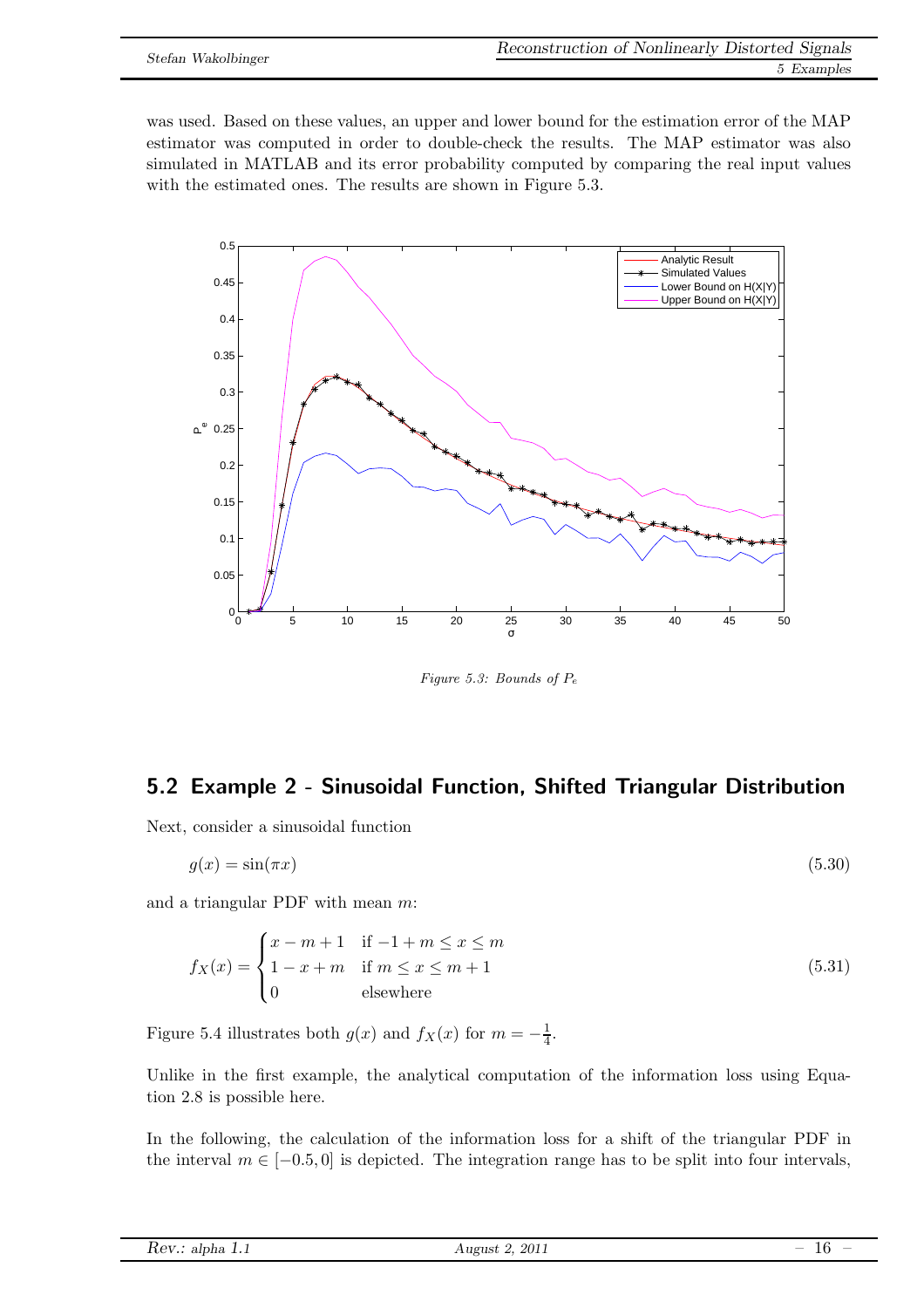

<span id="page-16-0"></span>*Figure 5.4: Sinusoidal Function and Triangular PDF*

since the roots can either both lie on the increasing, resp. non-increasing side of the triangular distribution, or on different sides. The derivative of  $g(x)$  disappears, since it is the same for every root of an output value y.

$$
H(X|Y) = \int_{\mathcal{X}} f_X(x) \log \left( \frac{\sum_{i \in \mathbb{I}(g(x))} \frac{f_X(x_i)}{|g'(x_i)|}}{\frac{f_X(x)}{|g'(x)|}} \right) dx \qquad (5.32)
$$
  
\n
$$
= \int_{m-1}^{-m-1} (x - m + 1) \log \left( \frac{2x + 3}{x - m + 1} \right) dx + \int_{-m-1}^{m} (x - m + 1) \log \left( \frac{-2m + 1}{x - m + 1} \right) dx
$$
  
\n
$$
+ \int_{m}^{-m} (1 - x + m) \log \left( \frac{-2x + 1}{1 - x + m} \right) dx + \int_{-m}^{m+1} (1 - x + m) \log \left( \frac{2m + 1}{1 - x + m} \right) dx
$$
  
\n(5.33)

A closed solution for these integrals exists. The terms can be further simplified using basic algebra, which leads to the final result for  $m \in [-0.5, 0]$ :

$$
H(X|Y) = \frac{2(2m+1)\log(e) + (3-4m-4m^2)\log(1-2m) + (1+4m+4m^2)\log(1+2m)}{4}
$$
\n(5.34)

For a triangular PDF which is shifted by  $m \in [0, 0.5]$  the calculations are very similar and yield

$$
H(X|Y) = \frac{2(1-2m)\log(e) + (3+4m-4m^2)\log(1+2m) + (1-4m+4m^2)\log(1-2m)}{4}.
$$
\n(5.35)

| Rev.:<br>alpha<br>$\mathcal{A}$ $\mathcal{A}$ $\mathcal{A}$ $\mathcal{A}$<br>$-$ | $2011\,$<br>ugust<br>Aug<br>___ | $\overline{\phantom{a}}$<br>$\overline{\phantom{a}}$<br>-- |
|----------------------------------------------------------------------------------|---------------------------------|------------------------------------------------------------|
|                                                                                  |                                 |                                                            |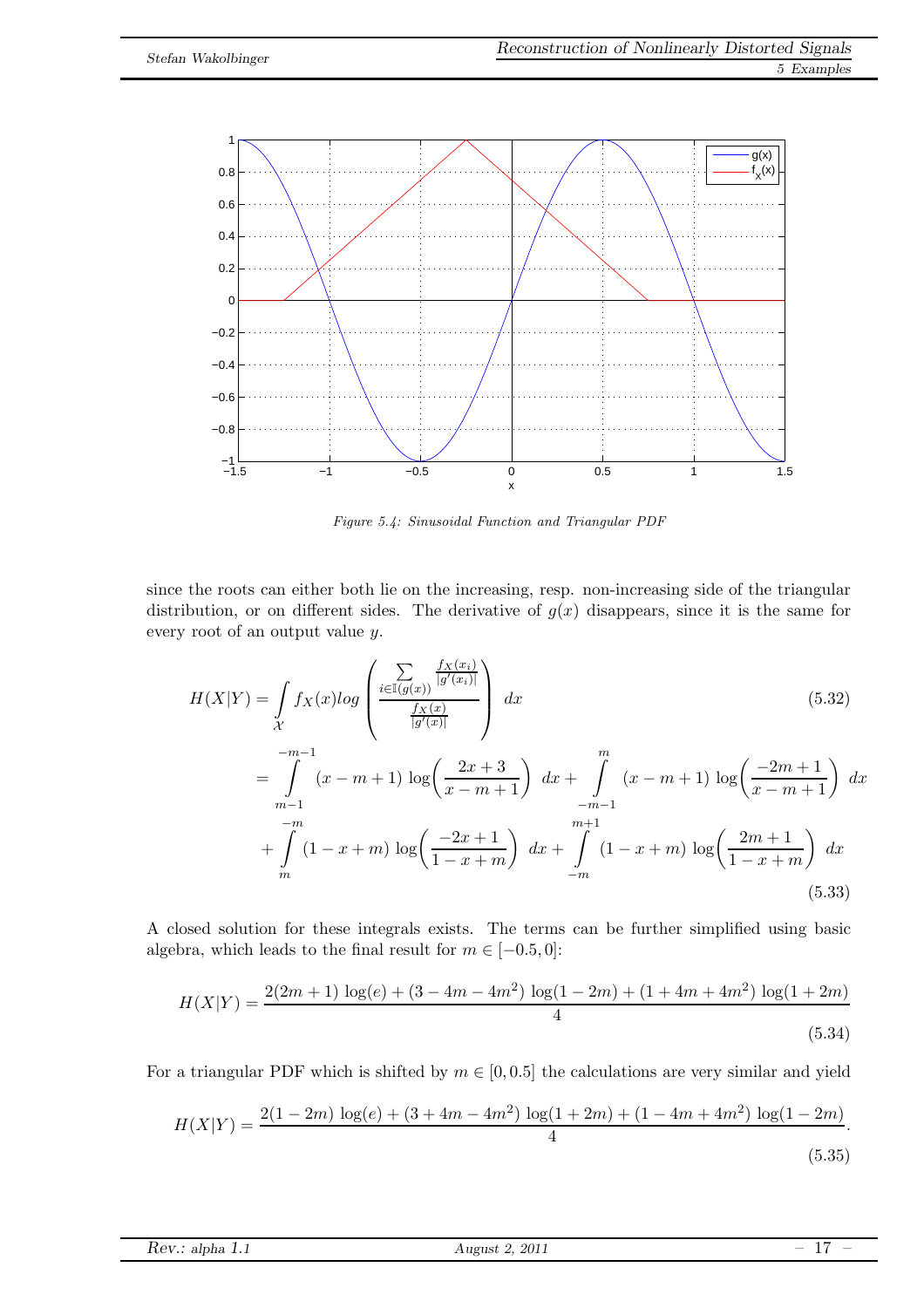.

These results can be combined leading to a single solution for  $m \in [-0.5, 0.5]$ , which is

$$
H(X|Y) = \frac{2(1 - 2|m|) \log(e) + (3 + 4|m| - 4m^2) \log(1 + 2|m|) + (1 - 4|m| + 4m^2) \log(1 - 2|m|)}{4}
$$
\n(5.36)

The interval  $m \in [-0.5, 0.5]$  is the basic interval of the periodic function  $H(X|Y)$  depending on m. This means, that for higher, resp. lower, values of m the shift can be mapped into this basic interval in order to compute the information loss. Figure [5.5](#page-18-1) shows the information loss in dependence of the shift m.

As a next step, the suboptimal estimator (Equation [3.5\)](#page-6-2) for this example is derived.

In general, every output value y has two roots. An exception are the extrema at  $y = 1$ and  $y = -1$ , which have only one root, and the value  $y = 0$ , which can have three roots if  $m = 0.5 + k, k \in \mathbb{Z}$ . Since the input random variable is continuous, these values can be neglected, because they are met exactly with probability zero.

The domain  $\mathcal X$  can be split into subdomains  $\mathcal X_l$ , in which each input value is mapped bijectively. These subdomains always lie between a minimum and a maximum of  $g(x)$ . By inspecting  $f_X(x)$ and  $g(x)$  it is obvious that for every output value one root always lies in the subdomain  $\mathcal{X}_l$  that contains the peak of the input PDF. The following proof will show that this interval always contains most of the probability mass, and therefore this root is always the one that is chosen by the suboptimal estimator.

*Proof.* Because of periodicity, it is sufficient to prove this statement only for any  $m \in [-0.5, 0.5]$ . For this range of values for m, the interval containing the peak of the PDF is  $\mathcal{X}_z = \begin{bmatrix} -\frac{1}{2} \end{bmatrix}$  $\frac{1}{2}, \frac{1}{2}$  $\frac{1}{2}$ . The probability mass lying in this interval can be computed as follows:

$$
\int_{\mathcal{X}_z} f_X(x) \, dx = \left(\frac{x^2}{2} - mx + x\right)\Big|_{-\frac{1}{2}}^m + \left(-\frac{x^2}{2} + mx + x\right)\Big|_{m}^{\frac{1}{2}} \tag{5.37}
$$

$$
= \frac{3}{4} - m^2 \ge \frac{1}{2} \quad \forall \ m \in [-0.5, 0.5] \tag{5.38}
$$

Thus, the interval containing the maximum of the triangular input PDF always contains at least half of the probability mass, which completes the proof.  $\Box$ 

The error probability of the suboptimal estimator is computed as [\(3.7\)](#page-6-3)

$$
\hat{P}_e = 1 - P_b - \int_{\mathcal{X}_k \backslash \mathcal{X}_b} f_X(x) \, dx = m^2 + \frac{1}{4} \quad \forall \ m \in [-0.5, 0.5]
$$
\n
$$
(5.39)
$$

since  $P_b = 0$ , because no probability mass is mapped bijectively.

Using the result for  $\hat{P}_e$ , the bounds for the information loss can be computed, as done in Example 1. The non-zero values of the input PDF are lying in three different intervals  $\mathcal{X}_l$ , if m is not exactly at a maximum or minimum of  $g(x)$ . If that is the case, only two intervals are covered by the input PDF. Thus,

$$
L = \begin{cases} 2 & \text{if } m = 0.5 + k, \ k \in \mathbb{Z} \\ 3 & \text{else} \end{cases} \tag{5.40}
$$

| 2011<br>Rev.:<br>August '<br>alpha 1.1 <sup>.</sup> | $\hspace{0.1mm}-\hspace{0.1mm}$<br>$\overline{\phantom{a}}$<br>∸∽ |
|-----------------------------------------------------|-------------------------------------------------------------------|
|-----------------------------------------------------|-------------------------------------------------------------------|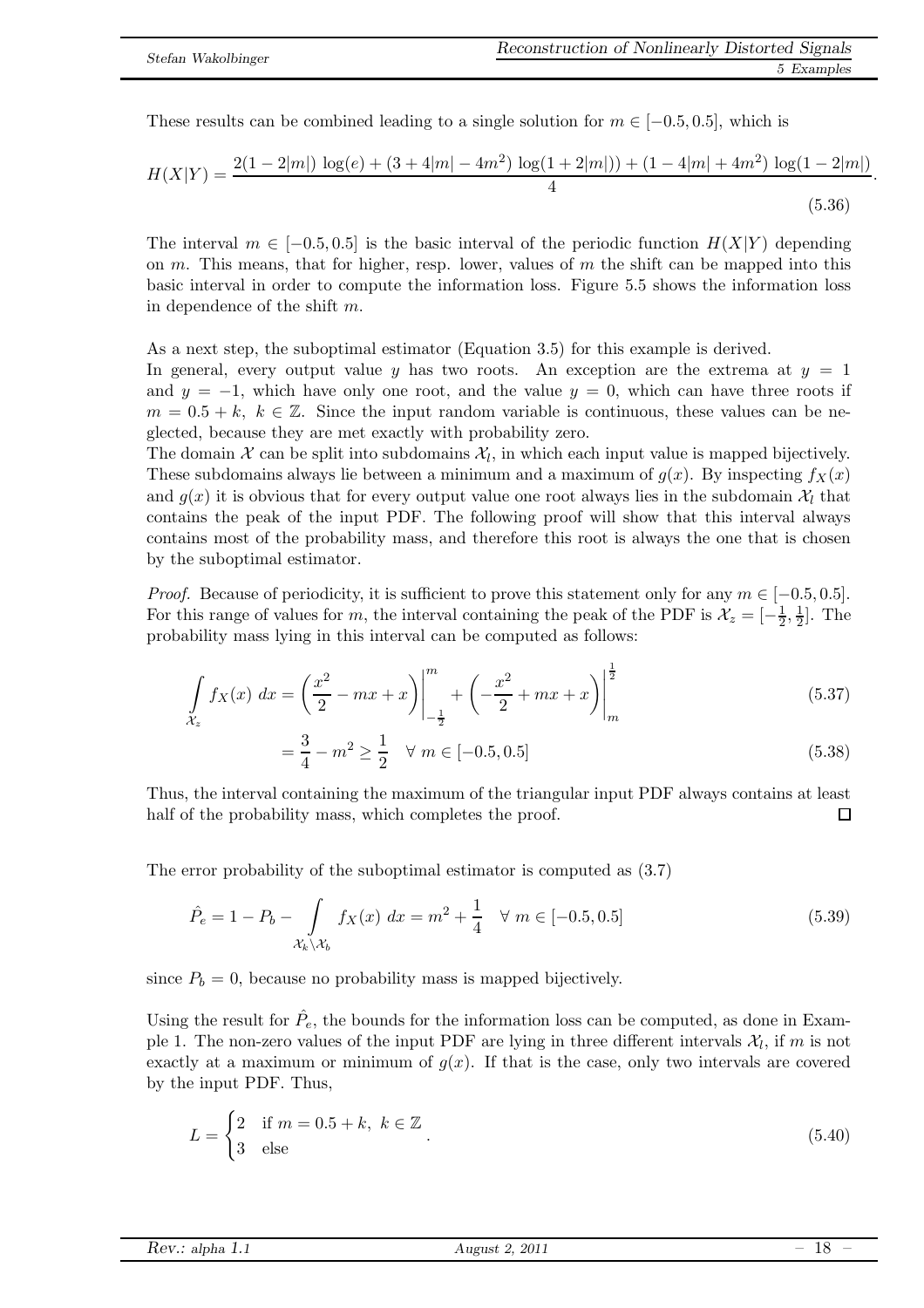The three upper bounds based on the values of  $\hat{P}_e$ ,  $P_b$  and L are depicted in Figure [5.5.](#page-18-1)

The question arises, if the MAP estimator performs better than the suboptimal estimator in this example. Recall that the MAP estimator chooses the root

<span id="page-18-0"></span>
$$
\hat{x}(y) = g_k^{-1}(y) \tag{5.41}
$$

where

$$
k = \underset{i \in I(y)}{\operatorname{argmax}} \left\{ \frac{f_X(x_i)}{|g'(x_i)|} \right\}.
$$
\n(5.42)

Because of the symmetry and periodicity of the sinusoidal function,

$$
|g'(x_i)| = const. \quad \forall \ i \in \mathbb{I}(y). \tag{5.43}
$$

Thus, the MAP estimator decides for the root which maximizes  $f_X(x)$ . The probability is the highest near the peak of the input PDF and decreases linearly with the distance to it. Therefore, because there is always exactly one root in the interval containing this peak, the MAP estimator also always decides for this root. As in Example 1, the MAP estimator is equivalent to the suboptimal estimator, which means that the error probabilities are the same:

$$
P_e = \hat{P}_e = m^2 + \frac{1}{4} \quad \forall \ m \in [-0.5, 0.5]
$$
\n
$$
(5.44)
$$

The bounds of the information loss based on  $P_e$  (Equations [4.1](#page-8-5) and [4.3\)](#page-8-6) are also included in Figure [5.5.](#page-18-1)



<span id="page-18-1"></span>*Figure 5.5: Bounds of Information Loss an Analytic Result*

An analytic result for the information loss could be derived in this example, which can be used to bound the error probability of the MAP estimator as done in Example 1. The resulting

| 2011<br>5.617<br>11 <i>0</i> 11S<br>、わっ<br>$\overline{\phantom{a}}$<br>анрна<br>$\cdots$<br>_<br>$100v$ alpha $1.1$<br>2011<br>∸<br>_ |  |  |
|---------------------------------------------------------------------------------------------------------------------------------------|--|--|
|---------------------------------------------------------------------------------------------------------------------------------------|--|--|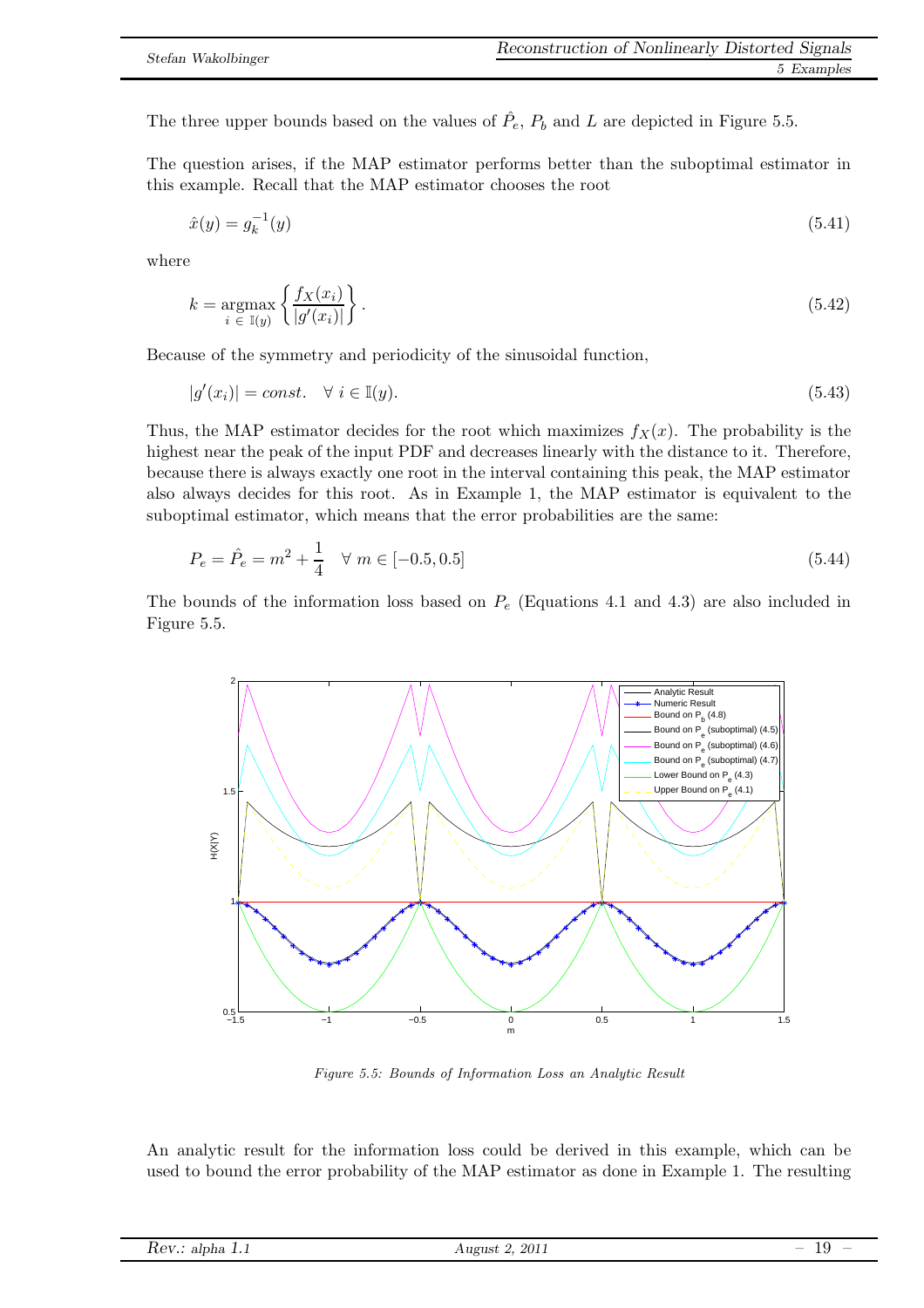bounds together with the computed and simulated values for the error probability are depicted in Figure [5.6.](#page-19-1)



<span id="page-19-2"></span><span id="page-19-1"></span>*Figure 5.6: Bounds of* P<sup>e</sup>

### <span id="page-19-0"></span>5.3 Example 3 - AR(1) Model

Finally, consider the system depicted in Figure [5.7.](#page-20-0) The input  $Z$  of this system is uniformely distributed between  $[-a, a]$ . Therefore, **X** is an autoregressive model of first order  $(AR(1) \text{ model})$ and satisfies the Markov property. This means that each value of  $x$  only depends on the previous value. The Markov kernel in dependence of the filter coefficient  $z_0$  is given as

$$
f_M(x_1|x_0) = \begin{cases} \frac{1}{2a} & -a < x_1 - z_0 x_0 < a \\ 0 & \text{else} \end{cases} . \tag{5.45}
$$

As long as  $z_0$  is sufficiently close to 1, **X** can be approximated by a zero-mean Gaussian random process with variance

<span id="page-19-3"></span>
$$
\sigma^2 = \frac{a^2}{3(1 - z_0^2)} \tag{5.46}
$$

The function  $g(x)$  is a magnitude function, which is shifted along the x-axis by the parameter m:

$$
g(x) = |x - m| = \begin{cases} -x + m & x \le m \\ x - m & x > m \end{cases}
$$
\n
$$
(5.47)
$$

| $2011\,$<br>Rev.:<br>August<br>alpha<br>$\overline{\phantom{a}}$<br><b>***</b> | ഫ<br>$\sim$<br>__ | $\overline{\phantom{a}}$ |
|--------------------------------------------------------------------------------|-------------------|--------------------------|
|--------------------------------------------------------------------------------|-------------------|--------------------------|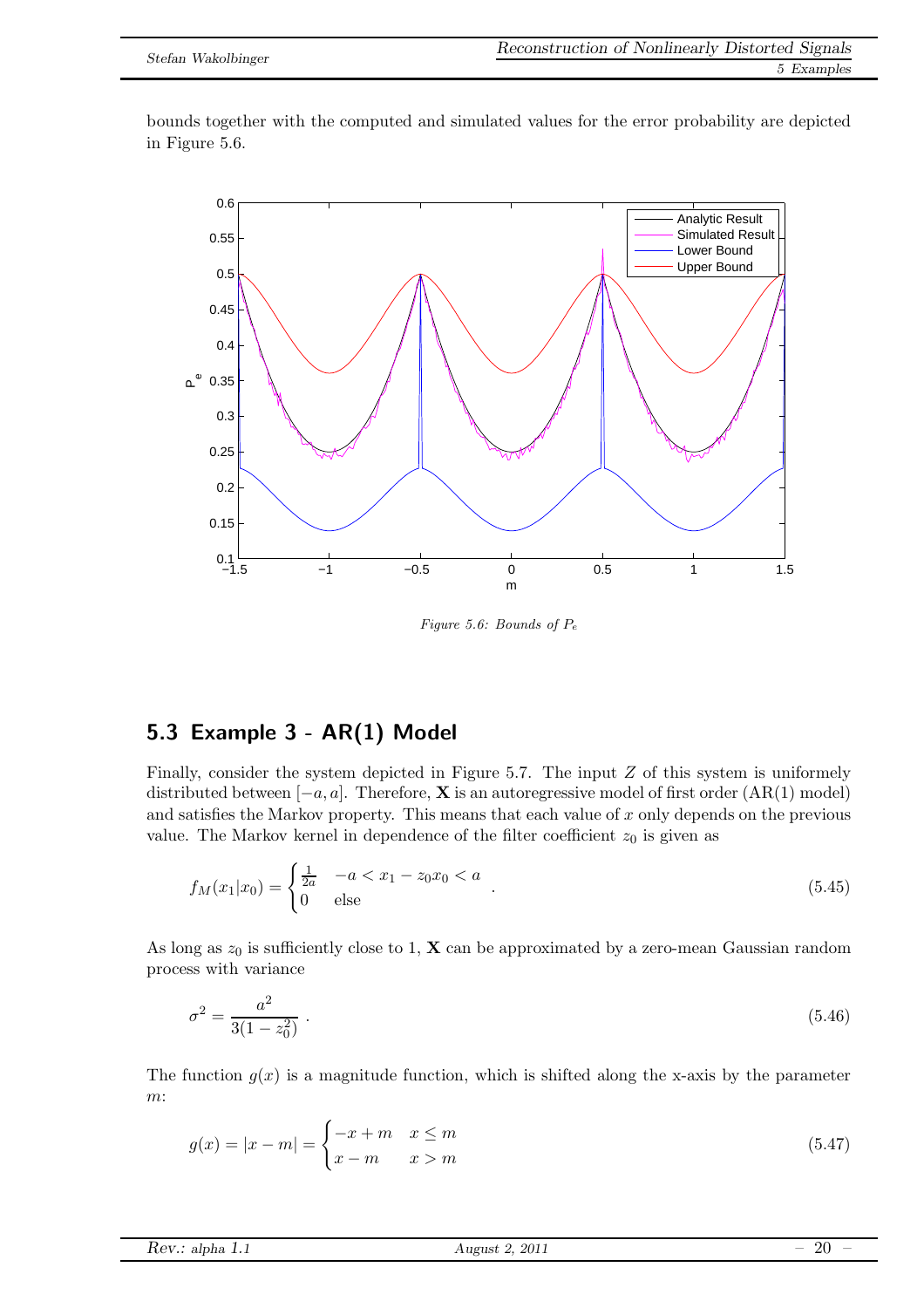

<span id="page-20-0"></span>*Figure 5.7: AR(1) Model*

The first order upper bound can be computed using Equation [4.14:](#page-9-2)

$$
\overline{H}(\mathbf{X}|\mathbf{Y}) \leq \iint_{\mathcal{X}^2} f_M(x_1|x_0) f_X(x_0) \log \left( \frac{|g'(x_1)| \sum_{i_1 \in \mathbb{I}(g(x_1))} \frac{f_M(x_1^{(i_1)}|x_0)}{|g'(x_1^{i_1})|}}{f_M(x_1|x_0)} \right) dx_1 dx_0 \qquad (5.48)
$$
\n
$$
= \iint_{\mathcal{X}^2} f_M(x_1|x_0) f_X(x_0) \log \left( \frac{\sum_{i_1 \in \mathbb{I}(g(x_1))} f_M(x_1^{(i_1)}|x_0)}{f_M(x_1|x_0)} \right) dx_1 dx_0 \qquad (5.49)
$$

since  $|g'(x)| = 1 \forall x$ . Next, the limits for  $x_0$  and  $x_1$  are inserted. While  $x_0$  can have any value,  $x_1$  has to be in a neighborhood  $[z_0x_0 - a, z_0x_0 + a]$  around  $x_0$ . Using Equation [5.45](#page-19-2) yields

$$
= \int_{x_0=-\infty}^{\infty} \int_{x_1=x_0x_0-a}^{z_0x_0+a} \frac{1}{2a} f_X(x_0) \log \left(2a \sum_{i_1 \in \mathbb{I}(g(x_1))} f_M(x_1^{(i_1)}|x_0)\right) dx_1 dx_0 \tag{5.50}
$$

The roots of  $g(x_1)$  are  $x_1$  and  $2m - x_1$ , thus the sum can be evaluated as

$$
= \frac{1}{2a} \int_{x_0=-\infty}^{\infty} f_X(x_0) \int_{x_1=z_0x_0-a}^{z_0x_0+a} \log\left(2a(f_M(x_1|x_0) + f_M(2m - x_1|x_0))\right) dx_1 dx_0.
$$
 (5.51)

Using again Equation [5.45](#page-19-2) and the fact that due to symmetry

$$
\int_{-\infty}^{\infty} f_X(x_0) \, dx_0 = 2 \int_{0}^{\infty} f_X(x_0) \, dx_0 \tag{5.52}
$$

leads to

$$
= \frac{1}{a} \int_{x_0=0}^{\infty} f_X(x_0) \int_{x_1=x_0x_0-a}^{x_0x_0+a} \log\left(1+2a \ f_M(2m-x_1|x_0)\right) \ dx_1 dx_0.
$$
 (5.53)

The Markov kernel  $f_M(2m-x_1|x_0)$  is non-zero only for  $x_1 \in [x_0z_0-a, 2m-x_0z_0+a]$ . Therefore, the equation simplifies to

$$
=\frac{1}{a}\int_{x_0=0}^{\frac{m+a}{z_0}} f_X(x_0) \int_{x_1=x_0z_0-a}^{2m-x_0z_0+a} dx_1 dx_0 = \frac{2}{a}\int_{x_0=0}^{\frac{m+a}{z_0}} f_X(x_0)(m-x_0z_0+a) dx_0.
$$
 (5.54)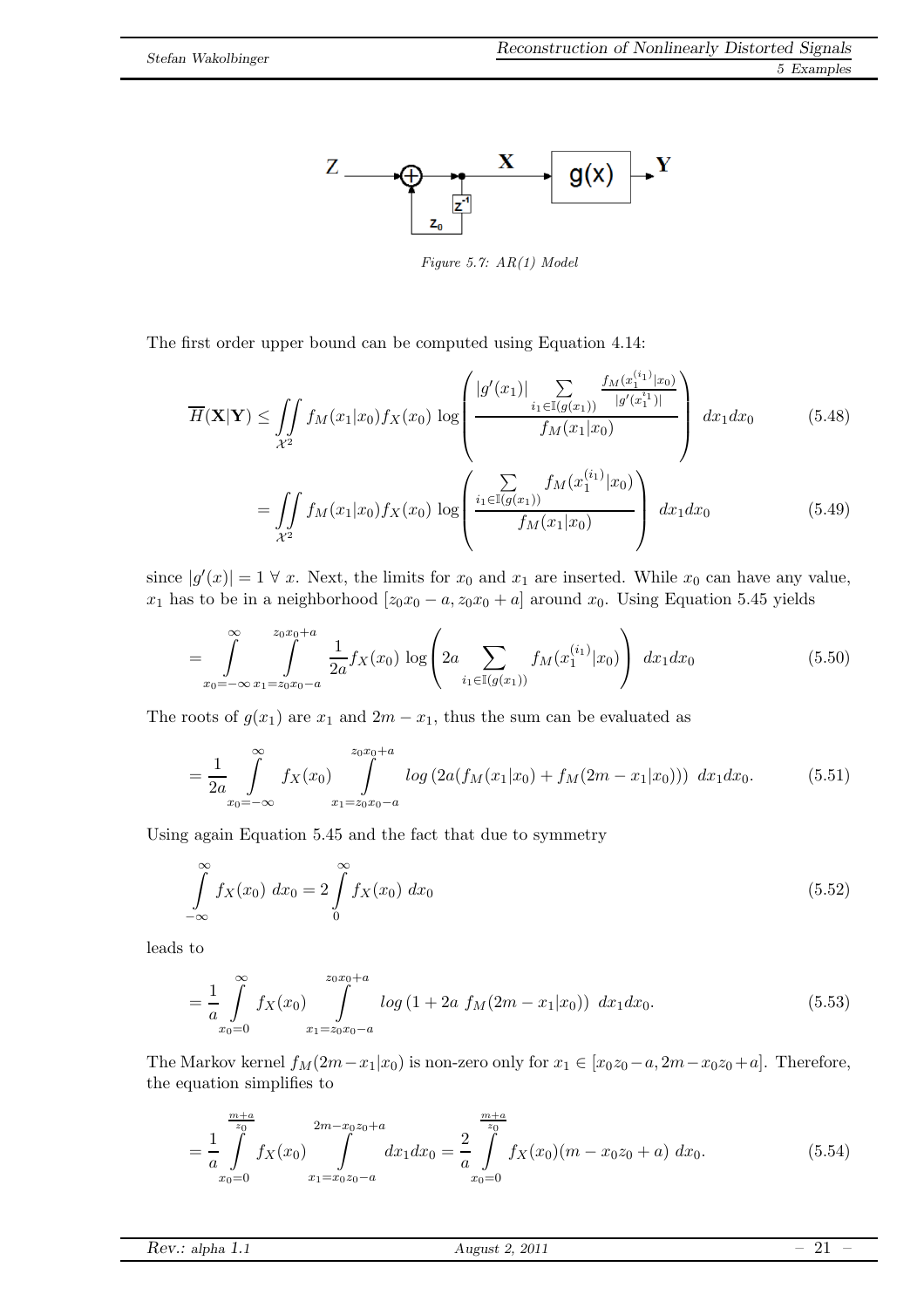This integral can be solved using integration by parts:

$$
= \frac{2}{a}(m+a)\left(F_X\left(\frac{m+a}{z_0}\right) - F_X(0)\right) - \frac{2z_0}{a} \int\limits_{0}^{\frac{m+a}{z_0}} f_X(x_0)x_0 dx_0 \tag{5.55}
$$

$$
=\frac{2}{a}(m+a)\left(Q\left(\frac{m+a}{z_0\sigma}\right)-\frac{1}{2}\right)-\frac{2z_0\sigma}{a\sqrt{2\pi}}\left(e^{-\frac{(m+a)^2}{2\sigma^2z_0^2}}\right)
$$
(5.56)

Using Equation [5.46,](#page-19-3) the final result for the upper bound of the information loss is the following:

$$
\overline{H}(\mathbf{X}|\mathbf{Y}) \le \frac{2}{a}(m+a)Q\left(\frac{(m+a)\sqrt{3-3z_0^2}}{z_0a}\right) - \frac{m+a}{a} - \sqrt{\frac{2z_0^2}{3\pi(1-z_0^2)}}\left(1 - e^{-\frac{3(m+a)^2(1-z_0^2)}{2z_0^2a^2}}\right) (5.57)
$$

This bound is tight only for the case  $m = 0$ . In any other case, the conditions for a first-order Markov output process (Equations [4.15](#page-9-3) and [4.16\)](#page-9-4) are not fulfilled.

Since the computation of the first order lower bound of  $\overline{H}(\mathbf{X}|\mathbf{Y})$ , i.e. Equation [4.13,](#page-9-5) is much more difficult, it was not carried out in this work.

Figure [5.8](#page-21-0) shows the first order upper bound of  $\overline{H}(\mathbf{X}|\mathbf{Y})$  for different values of m.



<span id="page-21-0"></span>*Figure 5.8: First Order Upper Bound of*  $\overline{H}(\mathbf{X}|\mathbf{Y})$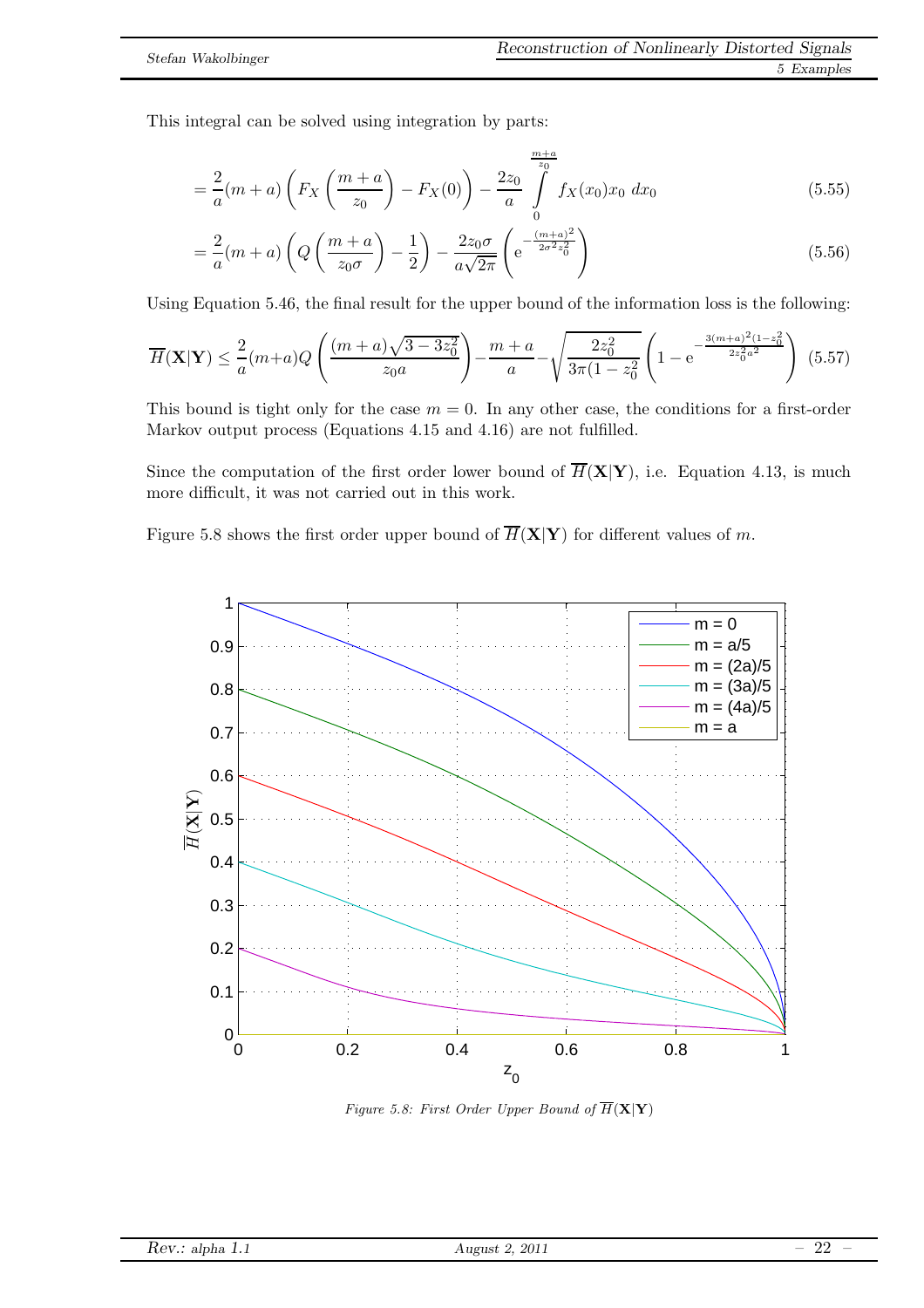The MAP estimator for this example was simulated in MATLAB. Recall that the MAP estimator for the reconstruction of a single output value based on all input values is defined as

$$
\hat{x}_n(y_0^n) = \arg\max_{x_n^{(i_n)}: i_n \in \mathbb{I}(y_n)} \left\{ \sum_{i_0^{n-1} \in \mathbb{I}(y_0^{n-1})} \frac{f_X(x_0^{(i_0)})}{|g'(x_0^{(i_0)})|} \prod_{k=1}^n \frac{f_M(x_k^{(i_k)}|x_{k-1}^{(i_{k-1})})}{|g'(x_k^{(i_k)})|} \right\}.
$$
\n(5.58)

Since only the reconstruction based on the last two output values is considered in this work, the estimator simplifies to

<span id="page-22-0"></span>
$$
\hat{x}_n(y_{n-1}^n) = \arg\max_{x_n^{(i_n)}: i_n \in \mathbb{I}(y_n)} \left\{ \sum_{i_{n-1} \in \mathbb{I}(y_{n-1})} f_X\left(x_{n-1}^{(i_{n-1})}\right) f_M\left(x_n^{(i_n)} | x_{n-1}^{(i_{n-1})}\right) \right\}.
$$
\n(5.59)

Every output value  $\gamma$  has two roots, namely

$$
x^{(0)} = m - y \tag{5.60}
$$

$$
x^{(1)} = m + y \tag{5.61}
$$

Inserting these roots into Equation [5.59](#page-22-0) yields

$$
P_{x^{(0)}} = f_X(m - y_{n-1})f_M(m - y_n|m - y_{n-1}) + f_X(m + y_{n-1})f_M(m - y_n|m + y_{n-1})
$$
\n(5.62)

$$
P_{x^{(1)}} = f_X(m - y_{n-1})f_M(m + y_n|m - y_{n-1}) + f_X(m + y_{n-1})f_M(m + y_n|m + y_{n-1})
$$
\n(5.63)

$$
\hat{x}_n(y_{n-1}^n) = \begin{cases}\nx^{(0)} & \text{if } P_{x^{(0)}} > if \ P_{x^{(1)}} \\
x^{(1)} & \text{else}\n\end{cases} \tag{5.64}
$$

The error probability  $P_e$  of this estimator can be lower bounded by using the upper bound for  $H(X|Y)$  in Equation [4.3.](#page-8-6)

As a lower bound for  $P_e$ , the error probability of a sample-by-sample MAP estimator as in the first two examples is used. Since  $|g(x)'|=1$   $\forall x$ , this estimator chooses the root with the highest value of the input PDF. If m is positive, this is always the root on the left, i.e.  $x^{(0)}$ . The root  $x^{(1)}$  is always chosen if m is negative. The error probability of the sample-by-sample estimator is

$$
\tilde{P}_e = 1 - \int\limits_{\mathcal{Y}} \max_{i \in \mathbb{I}(y)} \left\{ \frac{f_X(x_i)}{|g'(x_i)|} \right\} dy.
$$
\n(5.65)

Thus, for this example the error probability is

$$
\tilde{P}_e = Q\left(\frac{|m|}{\sigma}\right). \tag{5.66}
$$

Figure [5.9](#page-23-0) shows the simulated error probability of the MAP estimator together with the upper and lower bound for different values of the filter parameter  $z_0$  and a mean value of  $m = \frac{a}{2}$  $\frac{a}{2}$ . The results for  $m = \frac{a}{4}$  $\frac{a}{4}$  are depicted in Figure [5.10.](#page-23-1)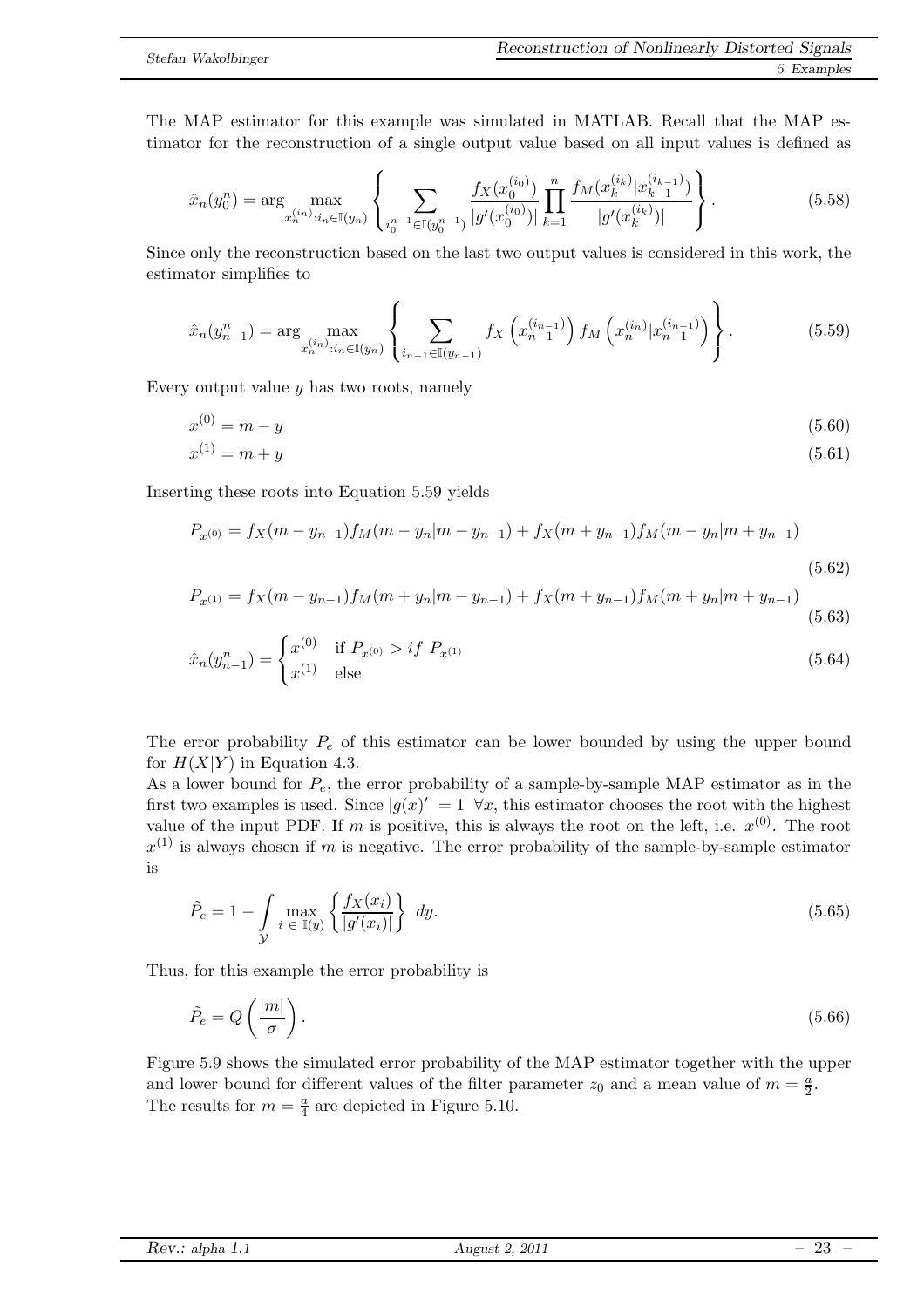

<span id="page-23-0"></span>*Figure 5.9: Bounds of*  $P_e$ ,  $m = a/2$ 



<span id="page-23-1"></span>*Figure 5.10: Bounds of* Pe*,* m = a/4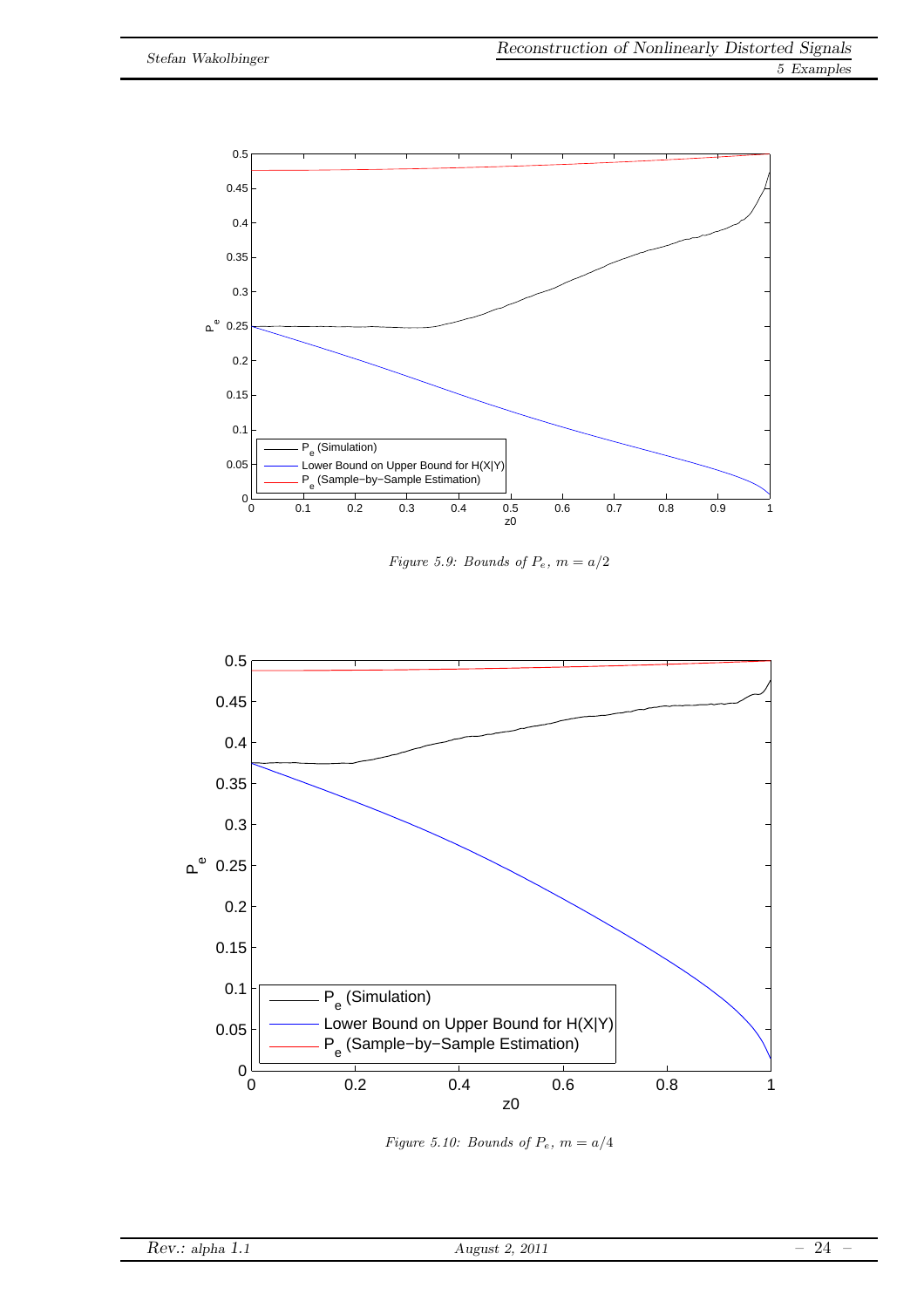# <span id="page-24-0"></span>6 Discussion and Outlook

The three examples elaborated in this work have shown that it can be difficult to compute the information loss of a RV passing through a nonlinear system analytically. Fortunately, several bounds exist, which can be computed in a much easier way. These bounds are sometimes not very tight, but can often limit the possible range quite well. Also the MAP estimator can be difficult to compute in some cases, but the examples have shown that similar, easier but suboptimal estimators can achieve the same error probabilities if certain conditions on the symmetry of the function are met. In the remainder of this Section the results of each of the examples are discussed.

In Example 1, it can be seen in Figure [5.2](#page-14-0) that the information loss first increases with the variance of the input PDF, but after reaching its peak it decreases with higher values of  $\sigma$ . If the variance is very low, the vast majority of the probability mass is located in the interval around the origin, which means that only very few output values originate from the outer intervals and little information is lost. If the variance rises, more and more probability mass is located in the other intervals, and the error probability of the estimator grows. After reaching a certain value of  $\sigma$ , the information loss decreases again, because for very large variances more and more probability mass is located in the intervals which are mapped bijectively, which means that many input values can be reconstructed without loss of information.

It is also notable that the bounds based on the reconstruction error are quite good, especially for large values of  $\sigma$ . Therefore, the information loss can be estimated quite accurately without knowing its exact value.

The information loss in Example 2, depicted in Figure [5.5,](#page-18-1) is exactly 1 Bit, if the peak of the triangular input PDF is located at an extremum of the sinusoidal function. In that case, one can only guess from which of the two roots the output values origin, due to the symmetry of both the PDF and the sinusoidal function. The least information is lost if the PDF is shifted to a zero of the function. In that case, one root is always quite a lot more probable than the other, since the other one is much further away from the peak of the PDF.

Unfortunately, the bounds of  $H(X|Y)$  are not very tight in this example. An exception is the case where the input PDF is located at an extremum of  $g(x)$ . Here, both a tight upper and lower bound exist, and therefore give an exact result for the information loss. In any other case, the upper bounds are useless, since all of them only indicate that the information loss is below 1 Bit. Since there are only two roots associated with any output value, this is an obvious result, since guessing blindly between two values is equivalent to an information loss of 1 Bit.

Since an analytic result for  $H(X|Y)$  is present, it can be used to bound the error probability of the MAP estimator. The estimator was also simulated in MATLAB in order to evaluate the bounds. Again, both a tight upper and lower bound exist if the input PDF is located at an extremum.

Both in Example 1 and Example 2 the suboptimal estimator performed equivalently to the MAP estimator, but was easier to derive.

Considering Example 3, it is shown that the information loss decreases with the shift parameter m. This is quite intuitive, since the input PDF is symmetric around the origin. If  $g(x)$  is shifted away from the origin, the probabilities of the roots differ more and more, and estimation is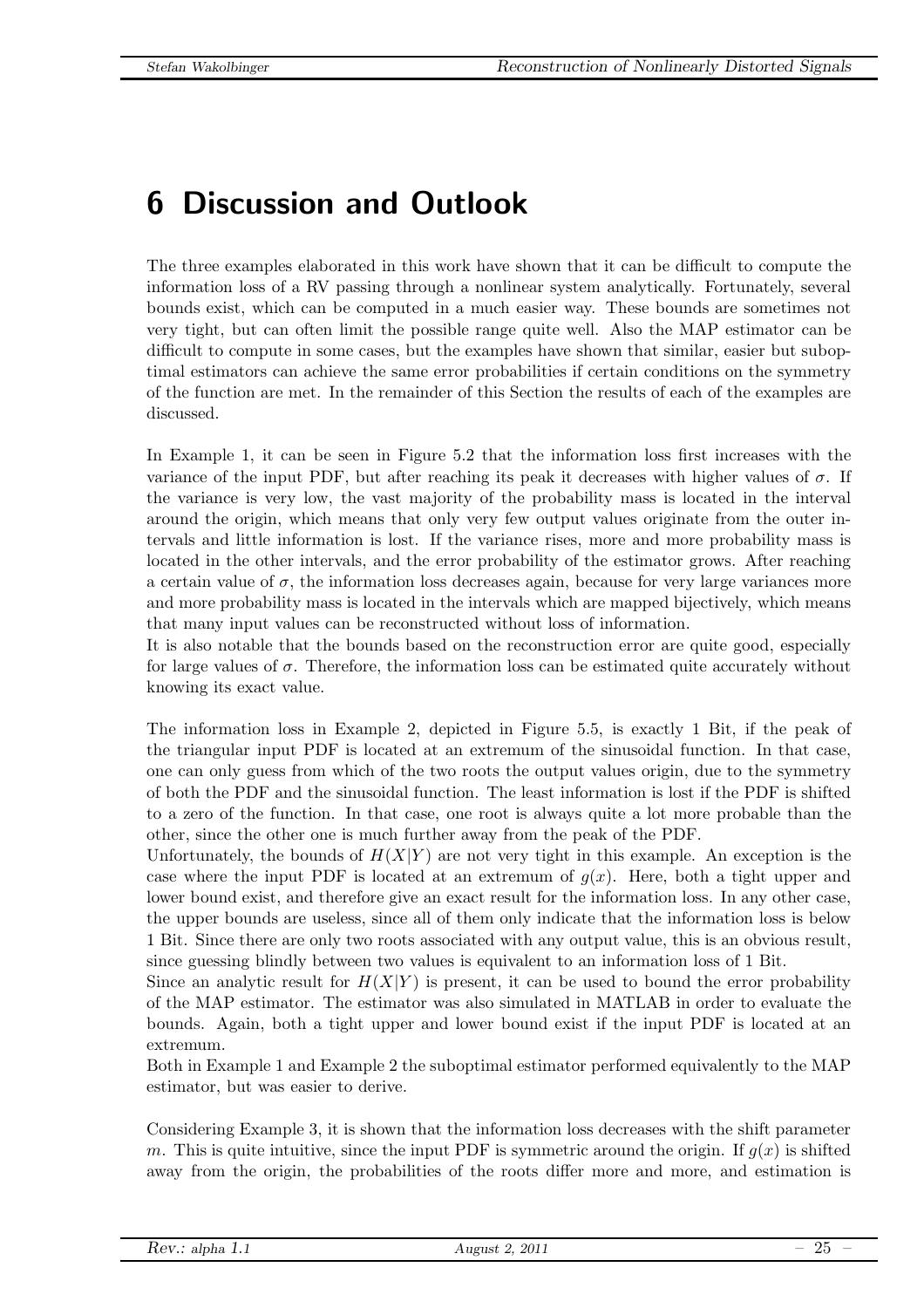easier. The most notable fact in the third example is that the MAP estimator  $\hat{x}_n = f(y_n, y_{n-1})$ performes worse with increasing filter parameter  $z_0$ , even though the information loss decreases with increasing  $z_0$ . As a suggestion for future work, it would be interesting if taking into account more than two output values affects this behavior. Also the derivation of an analytic result for the error probability of the MAP estimator would be desirable.

Figure [5.9](#page-23-0) and [5.10](#page-23-1) show that by taking into account more than just one output value, the error probability of the estimator can be lowered. It could be subject of future work to investigate the effects of not only estimating one input value by several output values, but also several input values by several output values, i.e.  $(\hat{x}_n...\hat{x}_{n-L}) = f(y_n,...y_{n-L})$ , which would probably lead to improved results.